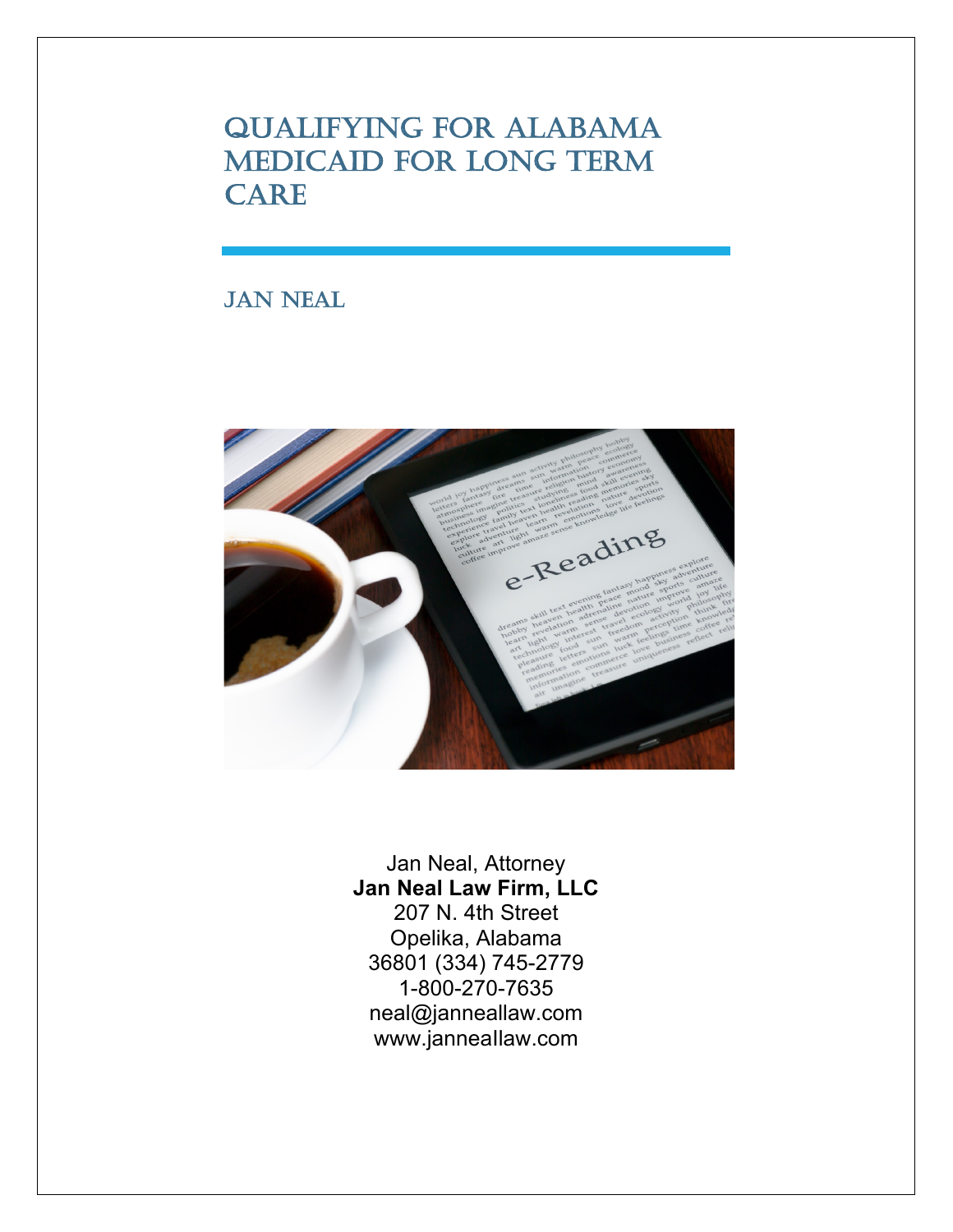This publication contains general information for educational purposes only. No attorney-client relationship is intended or established by providing this information. All persons accessing this information are encouraged to seek legal representation before relying on information herein for specific purposes and legal planning. Because laws change over time, it is important to recognize that this publication is effective December 12, 2019, and may become outdated in part after that time.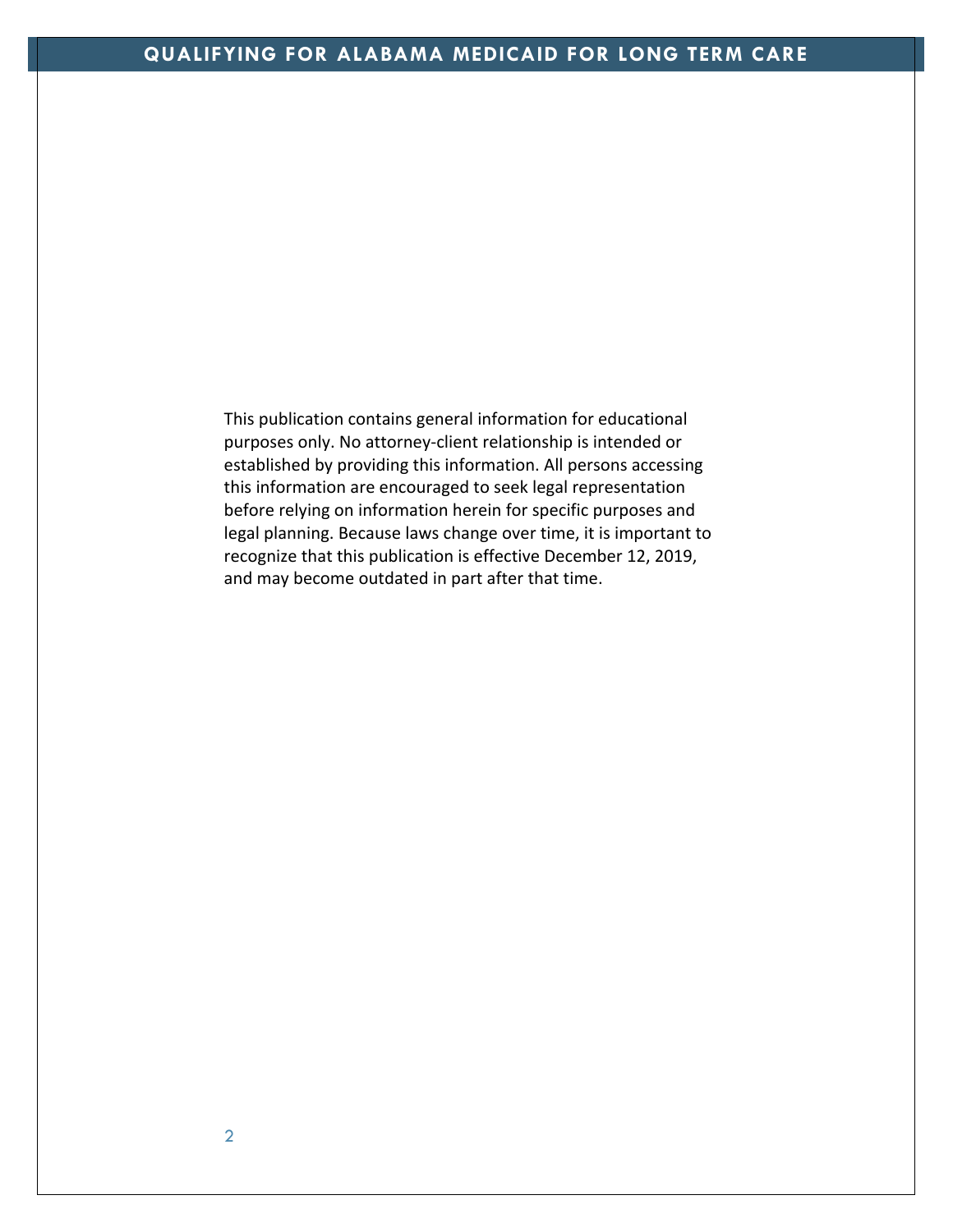Why is it important to understand Medicaid? Because if long-term care is in your future, or the future of someone you care for, Medicaid will, most likely, be the program that pays for most of that care.

Medicaid is the primary single insurer for long-term care in Alabama. According to Medicaid, the average cost of nursing home care in Alabama in 2018 was about \$6200 per month, and the cost far exceeded that amount in urban areas of the state. It is not unusual to see care over \$7000 per month. At that rate a person will privately pay over \$84,000 per year or more for nursing home care. Not many people can afford an extended stay in a nursing home at private pay rates.

According to The Genworth 2018 Cost of Care Study, the median cost of long-term care services in Alabama was as follows:

Adult Day Care \$9,100 per year/\$758 per month (if available)

Assisted Living \$39,252 per year/\$3271 per month

Homemaker Services \$38,896 per year/\$3241 per month

Home-Health Aide \$38,896 per year/\$3241 per month

Nursing Home (semi-private room) \$75,347 per year/\$6279 per month

Nursing Home (private room) \$79,935 per year/\$6661 per month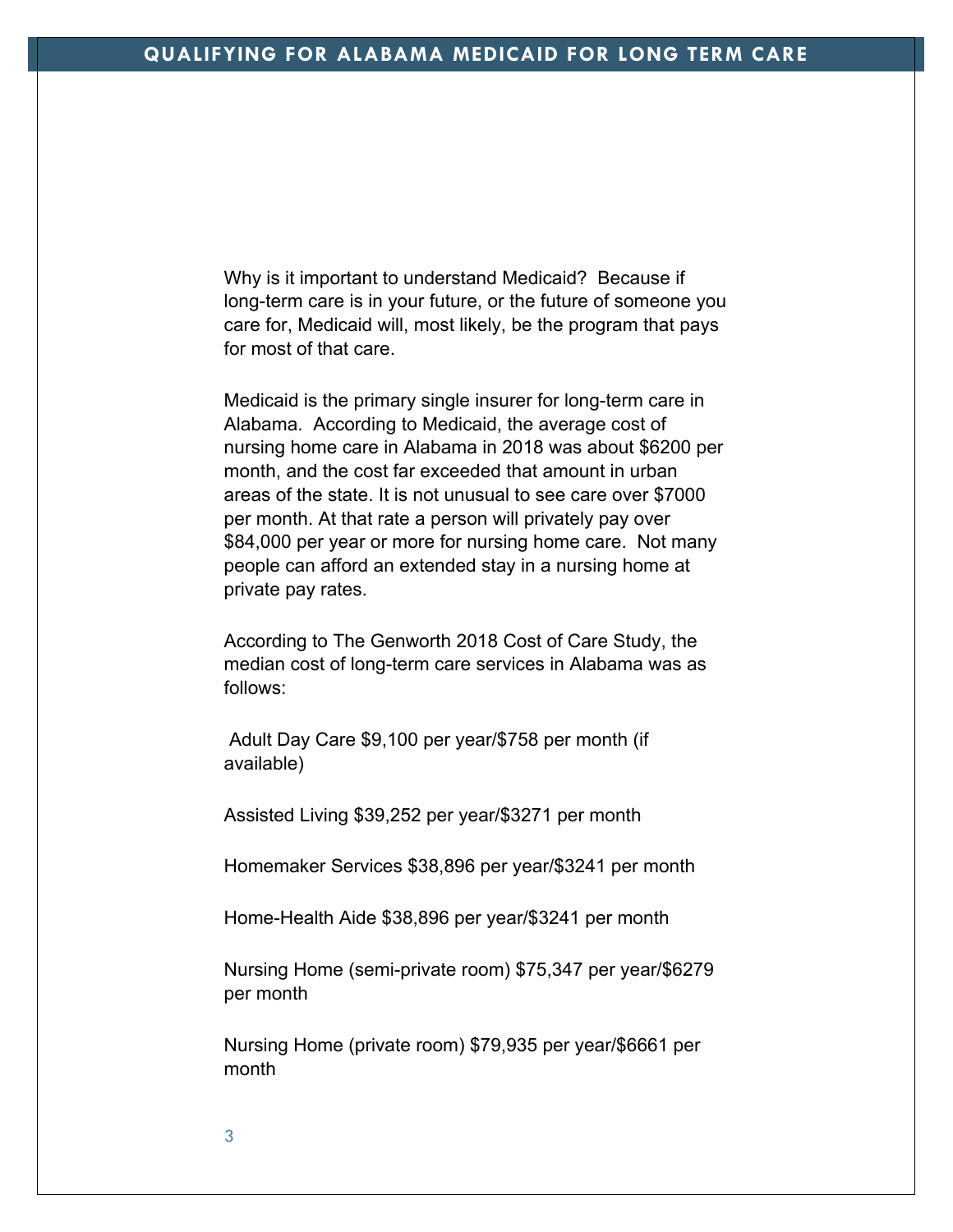People privately pay (with or without long term care insurance) for most home care and all of assisted living. Medicaid pays for limited home care services through a program called home and community based Medicaid Waiver services (HCBS), and Medicaid pays for a majority of care for nursing home residents in Alabama.

Medicare covers only a limited amount of nursing home care and only if a person meets specific requirements. Medicare will pay for the first 20 days of care provided the patient has a three day prior hospitalization and is admitted to a nursing home within 30 days and requires skilled care. While the Medicare literature will indicate that Medicare pays for up to 100 days of nursing home care, the truth is that if the patient continues to have skilled care ordered by the doctor, on day 21 a co-payment of \$170.50 per day begins. That means that in a month even with Medicare paying, the patient will pay over \$5000 per month in co-payments. Under the best of circumstances Medicare will pay for only 20 full days of care and another 80 days if, and only if, skilled care continues to be ordered, and will pay for only about 1 /3 of the cost of care while the patient pays \$170.50 per day. After 100 days Medicare pays nothing.

For many years Medicare, skilled nursing facilities, and visiting nurse associations applied the so-called "improvement" standard to determine whether residents were entitled to Medicare coverage for the care. The standard, which is not in Medicare law, only permitted coverage if the skilled treatment was deemed to contribute to improving the patient's condition, which can be difficult to achieve for many ill seniors.

Three years ago in the case of *Jimmo v. Sebelius* the Centers for Medicare & Medicaid Services (CMS) agreed to a settlement in which it acknowledged that there's no legal basis to the "improvement" standard and that both inpatient skilled nursing care and outpatient home care and therapy may be covered under Medicare as long as the treatment helps the patient maintain her current status or simply delays or slows her decline. In other words, as long as the patient benefits from the skilled care, which can include nursing care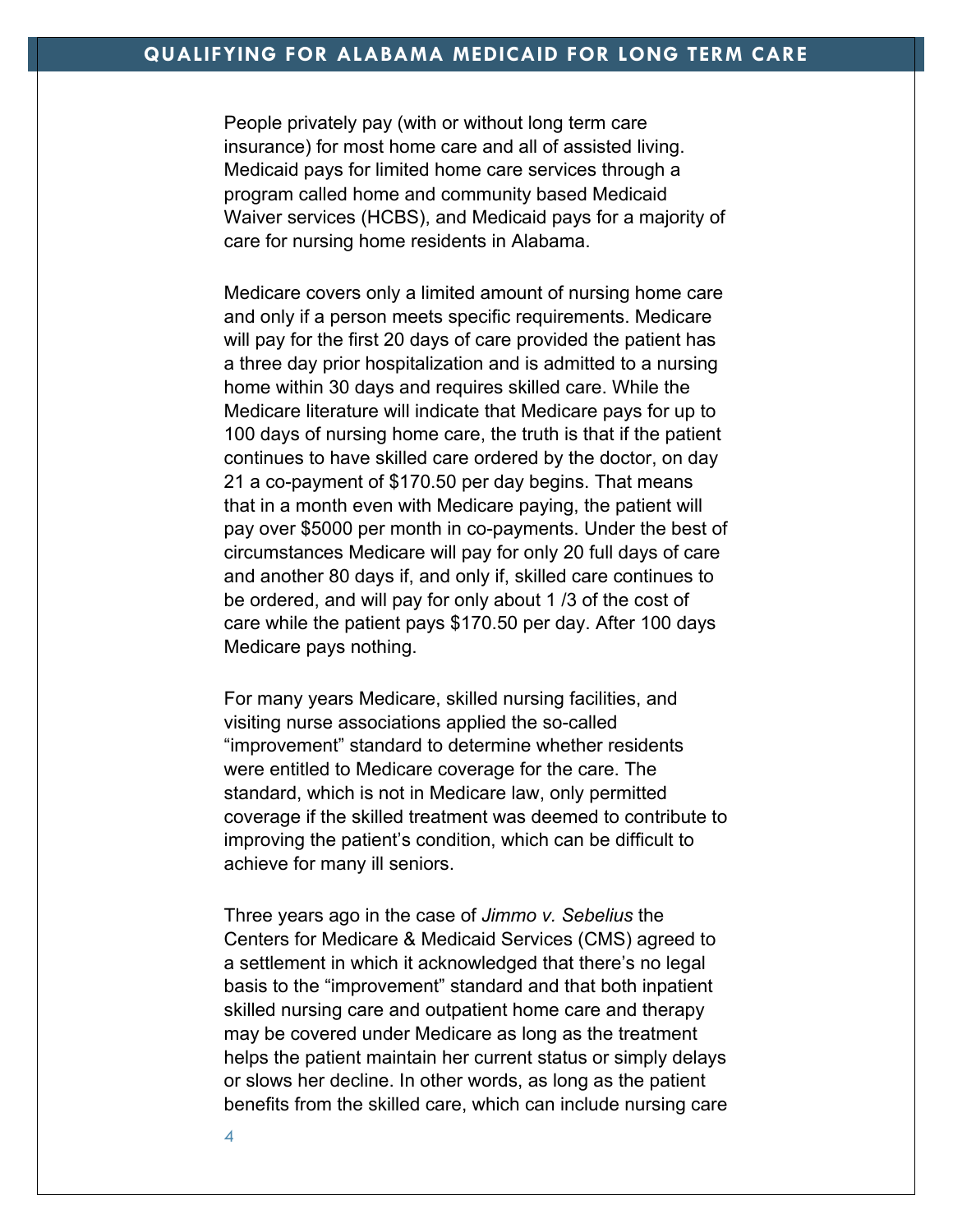or physical, occupational, or speech therapy, then the patient is entitled to Medicare coverage.

Unfortunately, despite the *Jimmo* settlement, the word hasn't gotten out entirely to the hospitals, visiting nursing associations, skilled nursing facilities, and insurance intermediaries that actually apply the rules. Subsequently most residents will have very limited Medicare coverage for nursing home care, and, even if Jimmo is honored, most patients cannot affort the copayments, resulting in a need for Medicaid coverage.

As you can see, qualifying for Medicaid to pay for nursing home care quickly becomes an important concern for those who will need nursing home care on a long-term basis.

Throughout this information you will see that a single person's eligibility is established differently from that of a married person. To define who is married, Medicaid looks to state law. Estrangement, separation or, for that matter, the unknown whereabouts of the spouse does not render the applicant unmarried. Marriage can be a traditional ceremonial marriage or a valid common law marriage. Keep in mind that beginning January 1, 2017, common law marriage was abolished in the Alabama, but marriages established under common law prior to that date are recognized in the state and will render the Medicaid applicant as married for eligibility purposes.

Another marriage issue important to understand is the fact that Alabama Medicaid does not consider the terms of a prenuptial or ante-nuptial agreement when determining eligibility. If the spouse refuses to provide information about resources or provide any support to a spouse in long-term care, the applicant spouse must appeal based on undue hardship and prove efforts he or she has made to obtain spousal participation.

# **MEDICAID HOME AND COMMUNITY BASED SERVICES**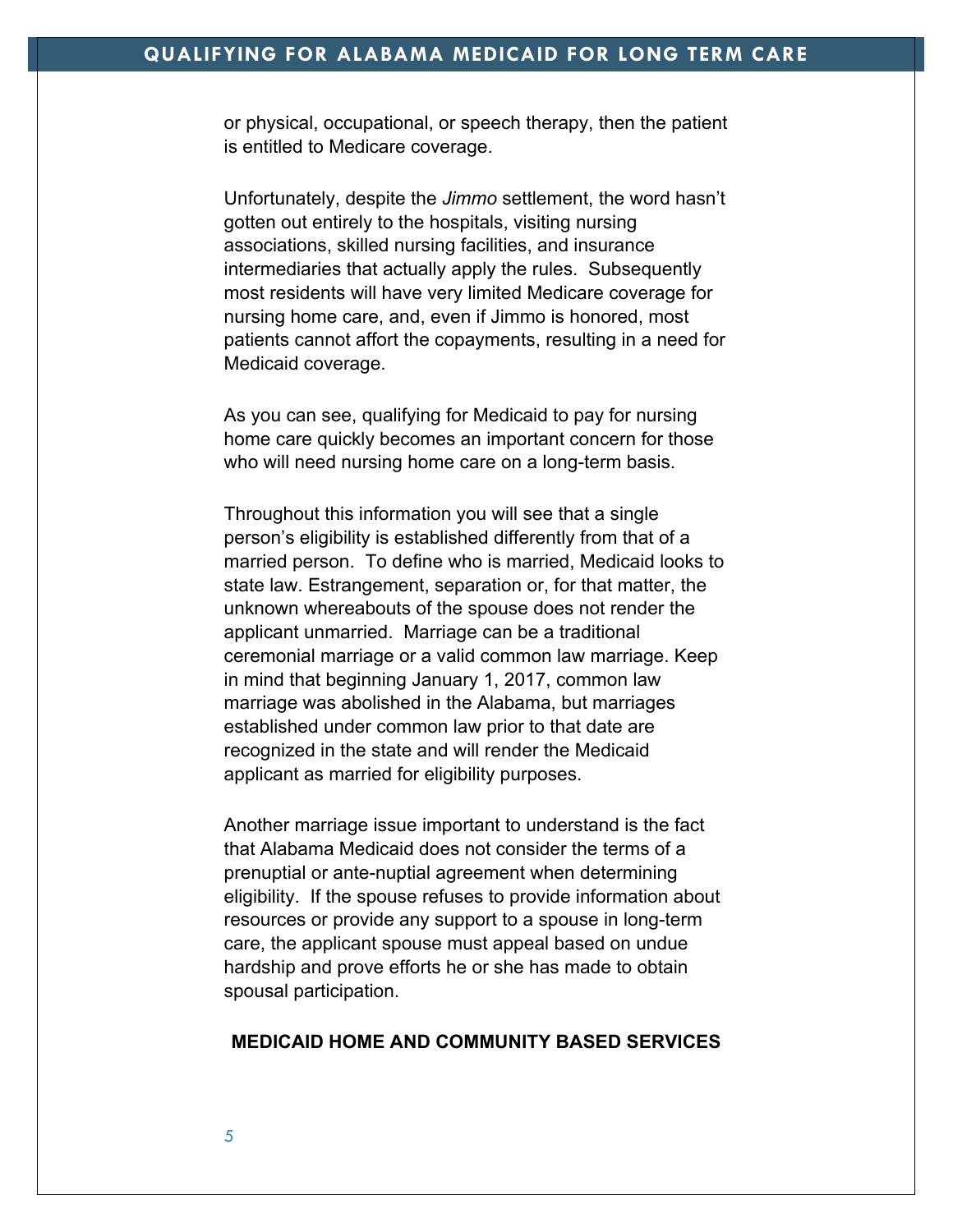Home and Community Based Medicaid Waiver Services (HCBS) provide services at home to persons with very low income and resources. Application for these services is made through the local area agency on aging. Your local AAA can be located by 1-800-AGE-LINE (1-800-243-5463).

As a threshold issue, the applicant must be sick enough to need nursing home care to qualify for HCBS to keep him or her at home. Also, in all fairness, the rules can be provided, but, in reality, there are a limited number of slots for HCBS, and only the sickest and most economically needy are approved for these services.

Generally speaking a person can have income up to \$2313 and qualify for HCBS, but his or her countable resources cannot exceed \$2000.

For married persons the spouse not receiving HCBS is allowed to protect some assets that do not have to be spent down.

If the applicant is married, \$25,284 up to \$126,420 can be set aside for the spouse. After the protected spousal amount is established, any countable resources over that protected amount except \$2000 will have to be spent down by the applicant.

When an application is taken for HCBS and services denied due to excess resources, it is important to request a spousal assessment (Agency Form 230) so a reassessment can be later made after spend down has been completed and the applicant may then qualify. The spend down amount plus any additional resources accumulated during the spend down must be spent on the applicant spouse before eligibility can be established.

The HCBS community spouse (the spouse not applying for the service) can protect some resources pursuant to the Spousal Impoverishment Rules. In a nutshell, after determining what resources can be excluded (such as the home) the community spouse is allowed to keep the first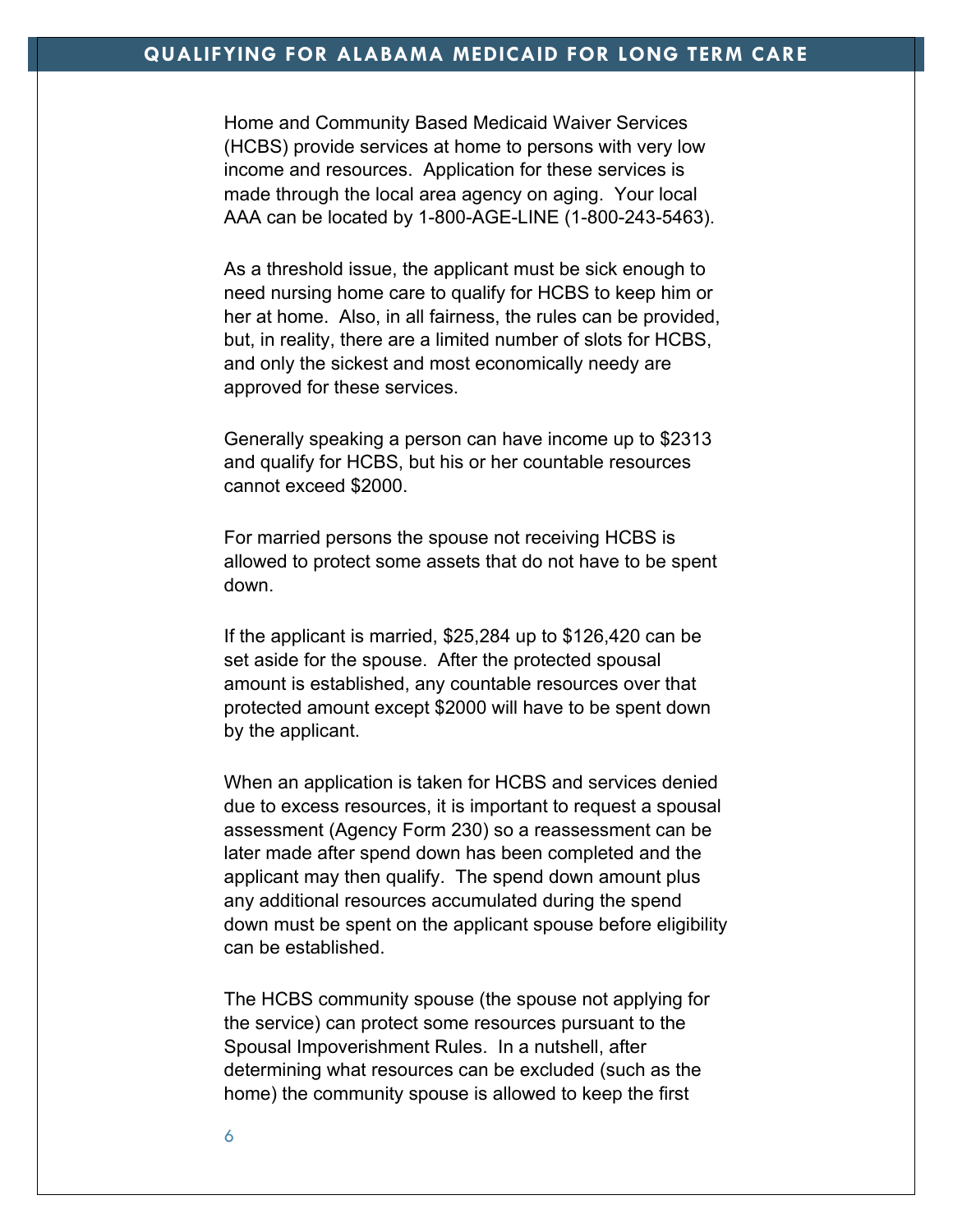\$25,284. If joint assets exceed \$50,000, the community spouse can keep one-half up to a limit of \$126,420.

Example 1: A couple has \$30,000 worth of countable resources. The spouse not receiving the service can protect \$25,284. The remaining \$4716, except for \$2000, will have to be spent by the applicant spouse, for a total spend down of \$2716 required before eligibility can be established.

Example 2: A couple has \$60,000 worth of countable resources. The spouse not receiving the service can protect  $\frac{1}{2}$  of that amount for a total of \$30,000. The remaining \$30,000, except for \$2000, will have to be spent down by the applicant spouse, for a total spend down of \$28,000 required before eligibility can be established.

Example 3: A couple has \$300,000 worth of countable resources. The spouse not receiving the service can protect the \$126,420. The remaining \$173,580, except for \$2000, will have to be spent by the applicant spouse, for a total spend down of \$171,580 required before eligibility can be established.

In any of these scenarios the institutionalized spouse may spend down the amount required on home care services, items he/she needs for care at home, to pay legitimate debts belonging solely to him/her, maintenance on property in proportion to his/her ownership interest, the purchase of a burial contract, etc. After the required spend down is complete, a new assessment can establish eligibility.

For years there was a problem with HCBS cases where property had been given away within five years of application because there was no defined way for the penalty to run. For nursing home Medicaid cases the penalty for giving away property clearly begins to run at a given time. That way a person can determine when he or she will be eligible after the penalty runs. That was not the case for HCBS cases. This meant that if property had been given away by the applicant within five years of application, there was no way to qualify for services until the applicant could reapply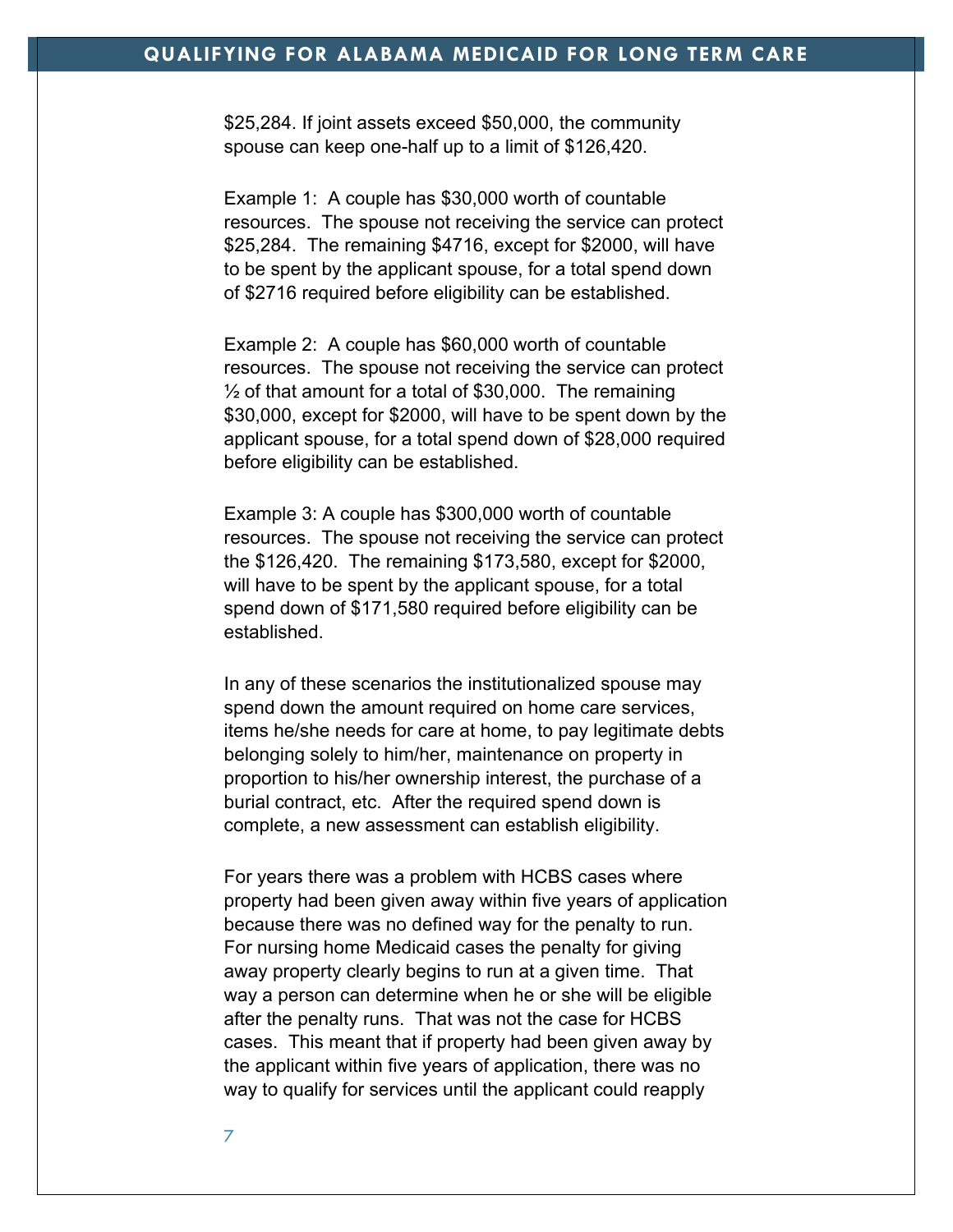when the transfer was outside five years. That changed in April 2018 when the Center for Medicare and Medicaid Services issued a letter to state Medicaid directors explaining how to calculate when the penalty would run in HCBS cases. That directive (SMD# 18-004) indicated that the HCBS program should go ahead and take the application; determine if the applicant meets the financial and non-financial requirements for eligibility and the level-ofcare criteria for the program; develop a person-centered service plan for the applicant; and identify an available waiver slot for the individual's placement. When all of those steps are taken, the penalty will begin to run, and after the penalty ran out, the applicant would qualify for services.

Despite this complicated but hopeful directive, The Alabama Medicaid Administrative Code states that a transfer penalty imposed on an **applicant** for HCBS will cause ineligibility until the applicant is institutionalized or until all money or property is returned in full. A transfer by a **recipient** of HCBS is treated in a different manner. The transfer will cause ineligibility, but the transfer penalty period runs as follows:

"The penalty period for waiver recipients will start to run the month following the month of the transfer and will run continuously until it expires."

To calculate the penalty the amount transferred is divided by \$6200 (for 2019) to determine the number of months of ineligibility.

The application form used for HCBS is the same as the application for institutional Medicaid found below.

For HCBS waiver cases that use the institutional income limit, the cash surrender value of life insurance is excluded if the total of all policies owned by the individual does not exceed \$5,000.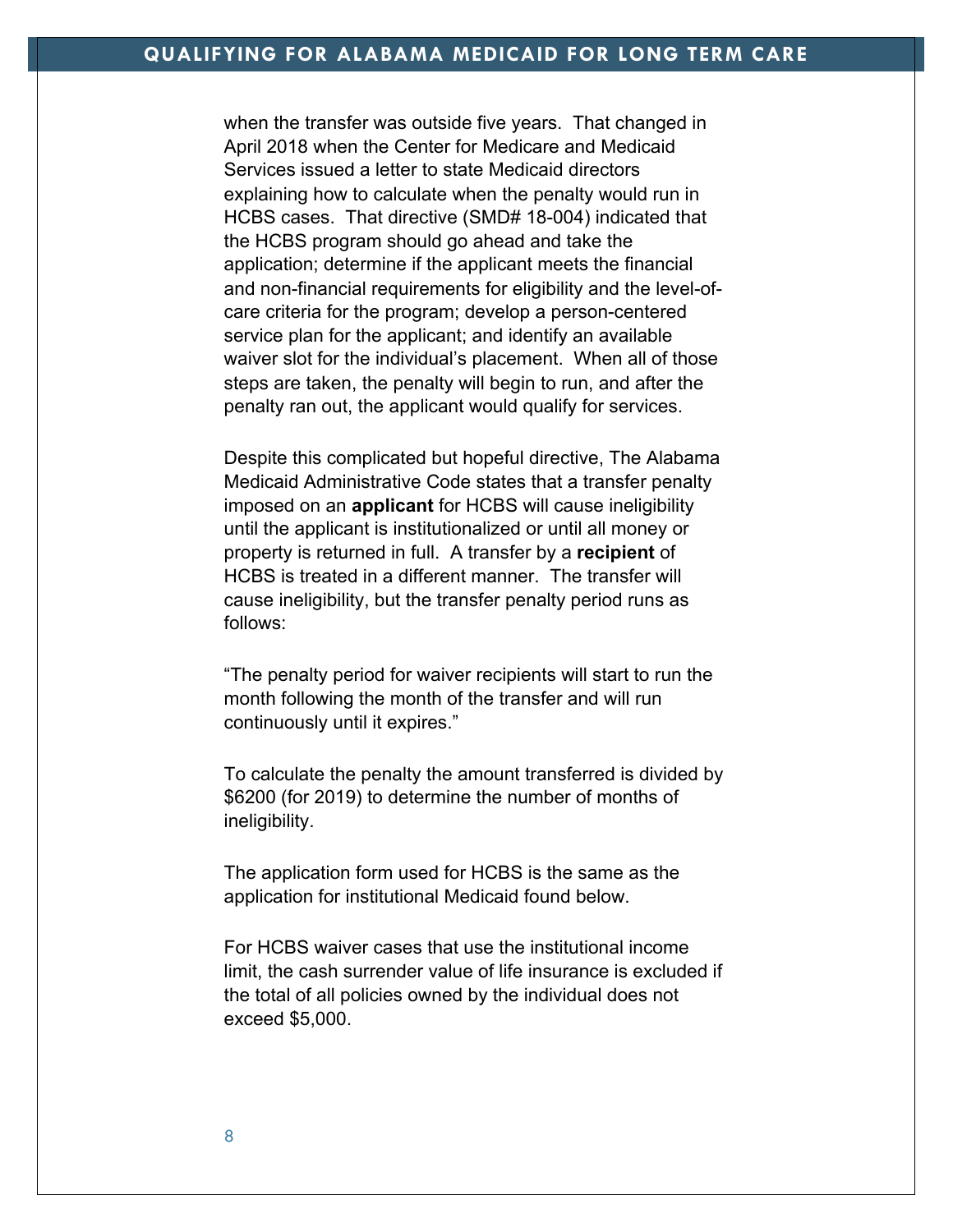#### **NURSING HOME ELIGIBILITY STANDARDS**

Nursing Home Medicaid is provided in a facility certified to accept Medicaid as a payment source.

In order to qualify for Medicaid to pay for long-term care a person has to be medically sick enough and have income and resources low enough.

Generally speaking an application for a single person is different from an application for a married person because of what is called the spousal impoverishment rules. These are rules enacted in 1988 to make sure that spouses remaining outside the nursing home have the minimum support needed to continue to live independently after the resident spouse enters long-term care. As such, we will look at those differences below.

The spouse going into long-term care is the applicant, and the spouse remaining at home is the community spouse.

## **THE APPLICATION FORM**

A fillable application Form 204/205 can be found online at:

https://medicaid.alabama.gov/documents/9.0\_Resources/9.4 Forms Library/9.4.1 Applicant-Recipient Forms/9.4.1 Form 204-205 EnD App 9-15-14\_Fillable.pdf

You can fill and print the form, but all of the documentation needed to verify contents will have to be accumulated and attached. The application is filed in the district office covering the applicant's county. Those offices can be located here: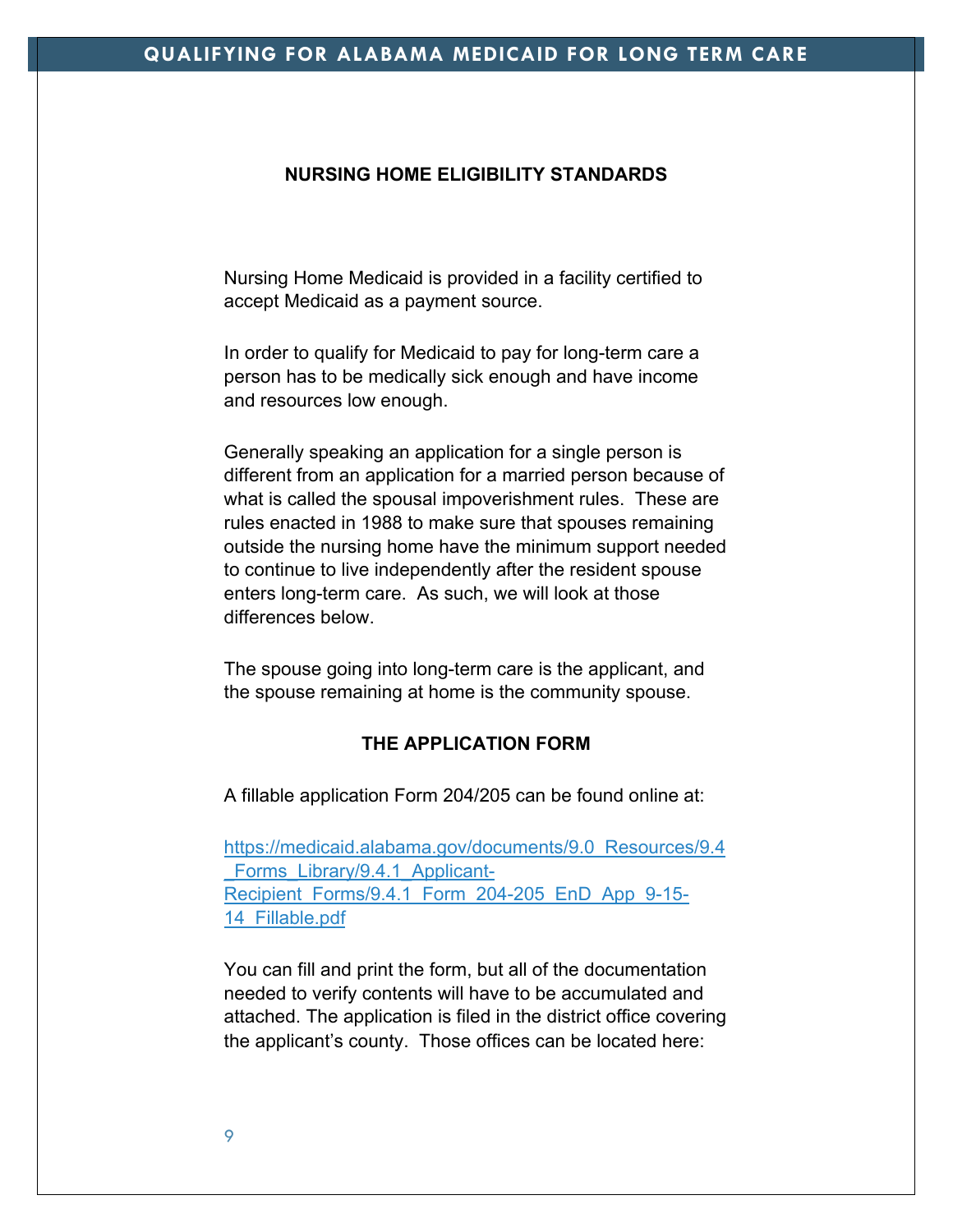https://medicaid.alabama.gov/content/10.0 Contact/10.1 Me dicaid\_Contacts/10.1.1\_Medicaid\_Locations.aspx

The resident can sign the application if well enough to comprehend, but usually someone with power of attorney/guardianship or conservatorship or a relative completes the application. Due to the complex nature of the application, someone familiar with the applicant's business will need to gather all the information and documentation to complete the application.

An appointment of representative form can be located at

https://medicaid.alabama.gov/documents/9.0\_Resources/9.4 Forms\_Library/9.4.1\_Applicant-Recipient Forms/9.4.1 Form 202 Appoint Representative 9-12-14.pdf

Documentation must be provided to support all matters claimed in the application. This would include proof of gross monthly income for the applicant and spouse; deeds associated with property owned or transferred; proof of insurance; copies of Social Security, Medicare and health insurance cards; trusts; bank accounts; prepaid burial policies; powers of attorney or letters of conservatorship; etc. With each blank completed on the application, think about what paper can prove that this answer is accurate and provide it.

Copies of all bank or other financial account statements must be provided, and copies of cancelled checks, possibly for the previous five years, may be required. If checks were written to cash, or to family members to make purchases, then receipts may be required to document that expenditures were for the applicant and money not transferred as gifts.

Proof of all money or property transferred to others without compensation (gifts) for five years is required.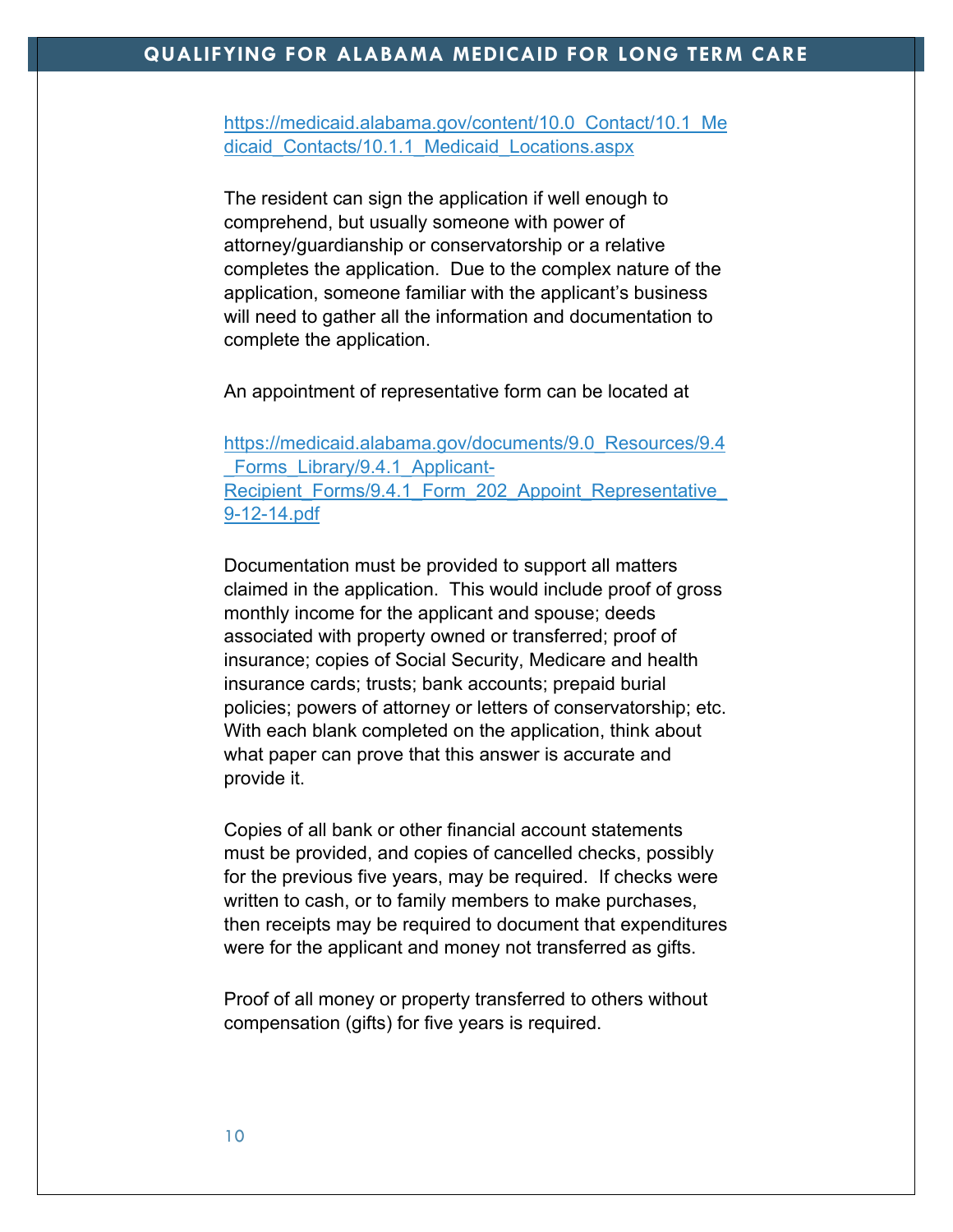In order to qualify for Medicaid the applicant must establish medical and financial eligibility. In other words, the applicant must be sick enough as well as financially needy enough.

## **MEDICAL ELIGIBILITY**

To be medically eligible for Medicaid to pay for long-term care a doctor must certify that nursing care is required on a daily basis, in a nursing facility on an inpatient basis and under the supervision of a RN and under the general direction of a physician. The Alabama Administrative Code lists specific services that a resident might require, two of which are needed for an initial admission. These services include administration of a potent and dangerous injectable medication and solutions on a daily basis or administration of routine oral medications, eye drops or ointment; restorative nursing procedures such as gait training, bowel and bladder training; nasopharyngeal aspiration requirement for maintenance of a clear airway; maintenance of tracheostomy, gastrostomy, colostomy, ileostomy and other tubes; feeding tubes; pressure ulcers or other widespread skin disorders; observation of unstable medical conditions; use of oxygen on a regular or continuing basis; application of dressing involving prescription medications; comatose condition; assistance with at least one defined activity of daily living (transfer, mobility, eating, toileting, expressive and receptive communication, orientation, medication administration).

Medicaid residents who are discharged to a hospital and have had no break in institutional care since discharge from a nursing home and residents re-admitted in less than 30 days after being discharge into the community must meet only one of the service requirements. Also persons admitted to a nursing facility as a private pay resident in spend down status with no break in institutional care for more than 30 days who become financially eligible for Medicaid only need one of the service requirements to be medically eligible for Medicaid to pay for nursing home services.

Financial eligibility consists of income and resource eligibility.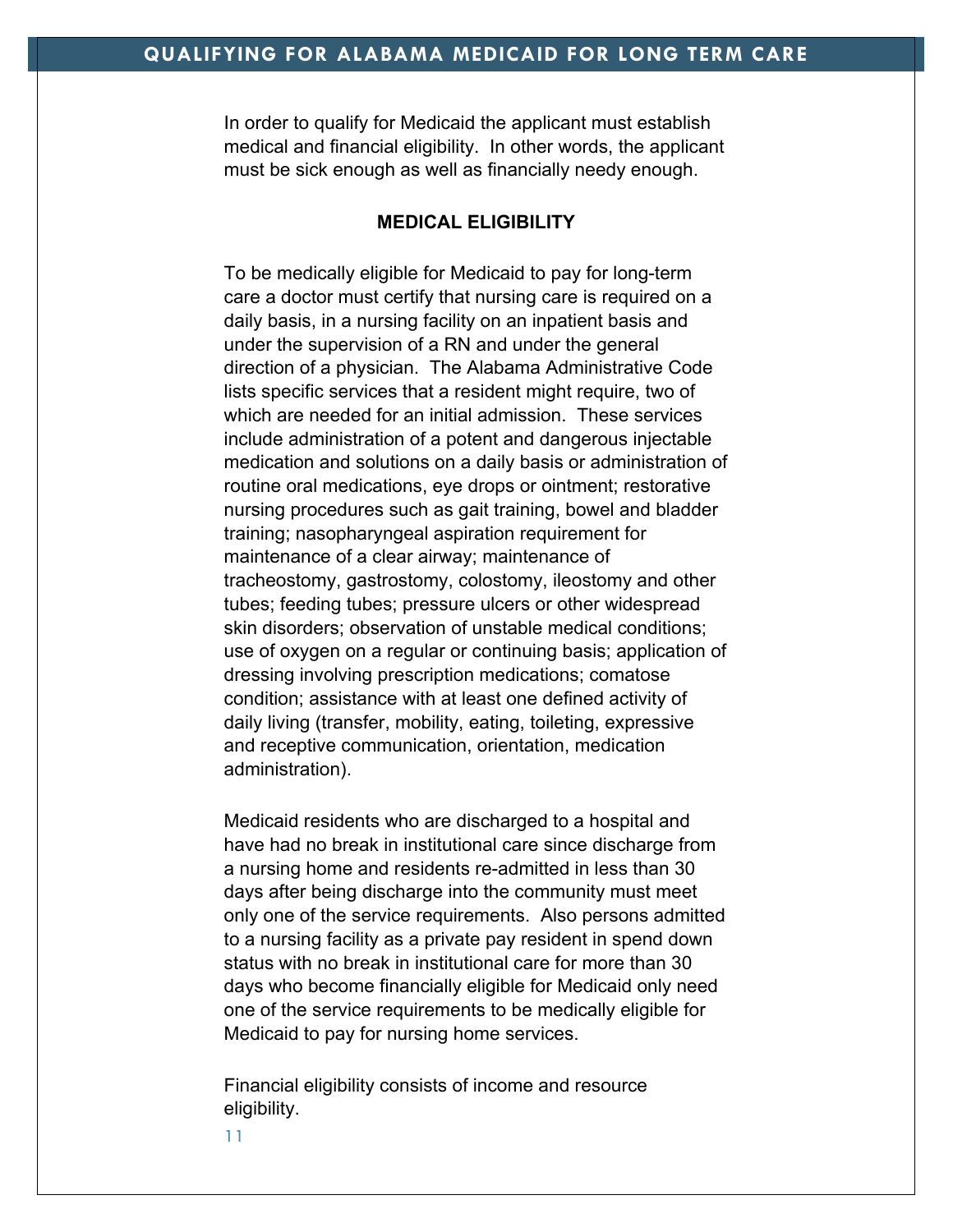In order to establish eligibility for any particular month, the applicant must meet the income and resource limits on the first day of that particular month. It can be confusing when someone is eligible for Medicaid, and their income arrives and pushes their bank account over \$2000. This is all right so long as the bills are paid, and the balance falls back down to \$2000 or less by the first of the next money.

## **INCOME ELIGIBILITY**

The income limit in 2019 to qualify for institutional Medicaid, whether the applicant is married or single, is \$2313 (gross income). If the applicant is married, the income of the community spouse is reported, but it is not counted for eligibility purposes. So the community spouse keeps all of his or her income while there are very specific limitations on what the applicant can do with his or her income.

If the applicant's income exceeds \$2313, a Medicaid Qualifying Income Trust (MQIT) can resolve the problem of excess income. The MQIT is an irrevocable trust which is established and a bank account opened in the name of the trust. The applicant's income is routed for direct deposit into that bank account. If established and funded properly, the applicant can have any amount of income over \$2313 without it being a bar to establishing eligibility for Medicaid.

Next we will look at how the applicant's income is used when placed in a MQIT. For now just understand that this will solve the problem of the applicant's income being over the income limit of \$2313.

## **PERSONAL LIABILITY AND SPOUSAL MMMNA**

When eligibility is established (the person is medically eligible, the resources are low enough and the income is low enough or a MQIT has been established) Medicaid figures a budget to determine the amount of income the nursing home resident must pay directly to the nursing home. After that amount is paid, Medicaid picks up the difference in that personal liability and the nursing home Medicaid rate for room and board.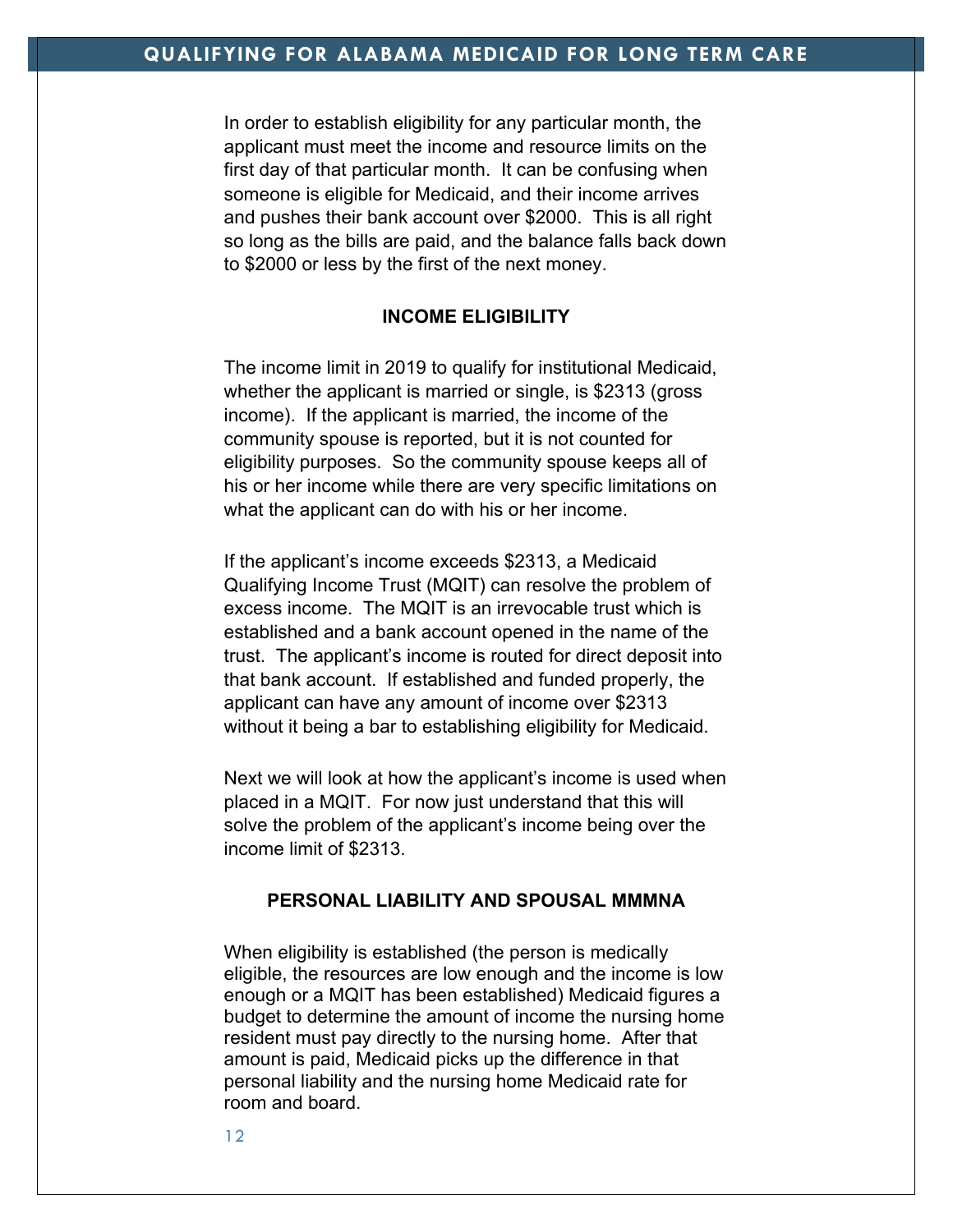To calculate the personal liability the resident is allowed to keep:

- The personal needs allowance of \$30 per month (also an additional \$90 if the resident is eligible for Veteran's Benefits that are dropped to \$90 after eligibility is established);
- The spousal minimum monthly maintenance needs allowance (known as the MMMNA, this is enough money to bring the income of the community spouse up to \$2058 in 2019);
- Family maintenance needs allowance (a similar allowance for minor or dependent adult child, a dependent parent or a dependent sibling of either spouse);
- Costs of necessary medical or remedial care not covered by a third party (e.g. Medicare Part B premium).

Example of how to calculate the MMMNA:

An applicant has \$2800 income and qualifies for Medicaid with a MQIT. The community spouse has \$1200 income making her eligible for \$858 in MMMNA (2058  $-$  1200 = 858). The applicant's personal liability budget will allow him to route that much to his spouse monthly.

These allowances are made to the extent the resident's income can cover them. It is entirely possible for the patient to exhaust his or her income before paying any personal liability to the nursing home.

It is important to recognize that when a Medicaid application is pending the applicant should pay all of his or her income to the nursing home except the amounts listed above. If that is not done there will be an unpaid balance at the nursing home, and there will be no way to pay that balance if a person's Social Security or other income has already been spent without paying the personal liability. After eligibility is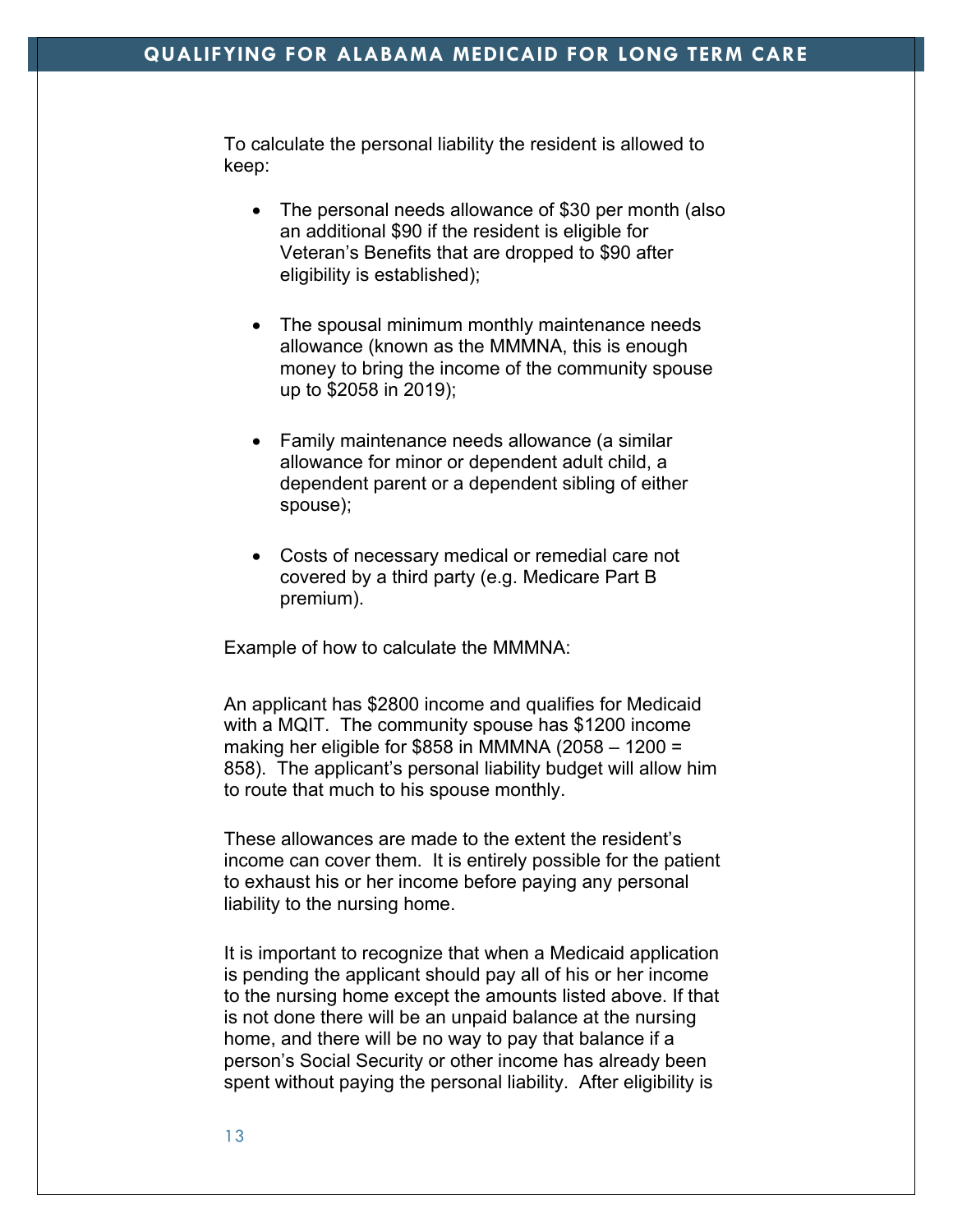established Medicaid will publish the exact personal liability to use.

A MQIT packet to establish an income trust is Form 262 and can be located here:

https://medicaid.alabama.gov/documents/9.0\_Resources/9.4 Forms Library/9.4.1 Applicant-Recipient\_Forms/9.4.1\_Form\_262\_QIT\_Packet.pdf

#### **MQIT ISSUES**

While a MQIT will qualify a person for Institutional Medicaid when he or she has income over the income limit, this type of trust cannot be used to qualify such a person with excess income for Medicaid to cover HCBS.

Many banks do not understand the MQIT, and some just refuse to open an account named for the trust. Some banks will erroneously require the person opening the account to obtain an EIN from the IRS. In some situations when no local bank will open an account named for the MQIT, Medicaid can designate a patient account at the facility to receive and disburse the MQIT funds.

#### **INCOME ISSUES**

If the income of both spouses exceeds the income limit, do not be concerned and create a MQIT. Only the income of the applicant exceeding \$2313 results in the need for a MQIT.

When a couple receives joint income (e.g. a rent check) the income is allocated between the husband and wife in proportion to that which each owns the assets producing the income. Otherwise when a check is received that is not related to an underlying investment, the income is attributed to the name on the check.

Even if the applicant's income exceeds the income limit, he or she should consider setting up a MQIT and applying for Medicaid to create the additional income for the community spouse.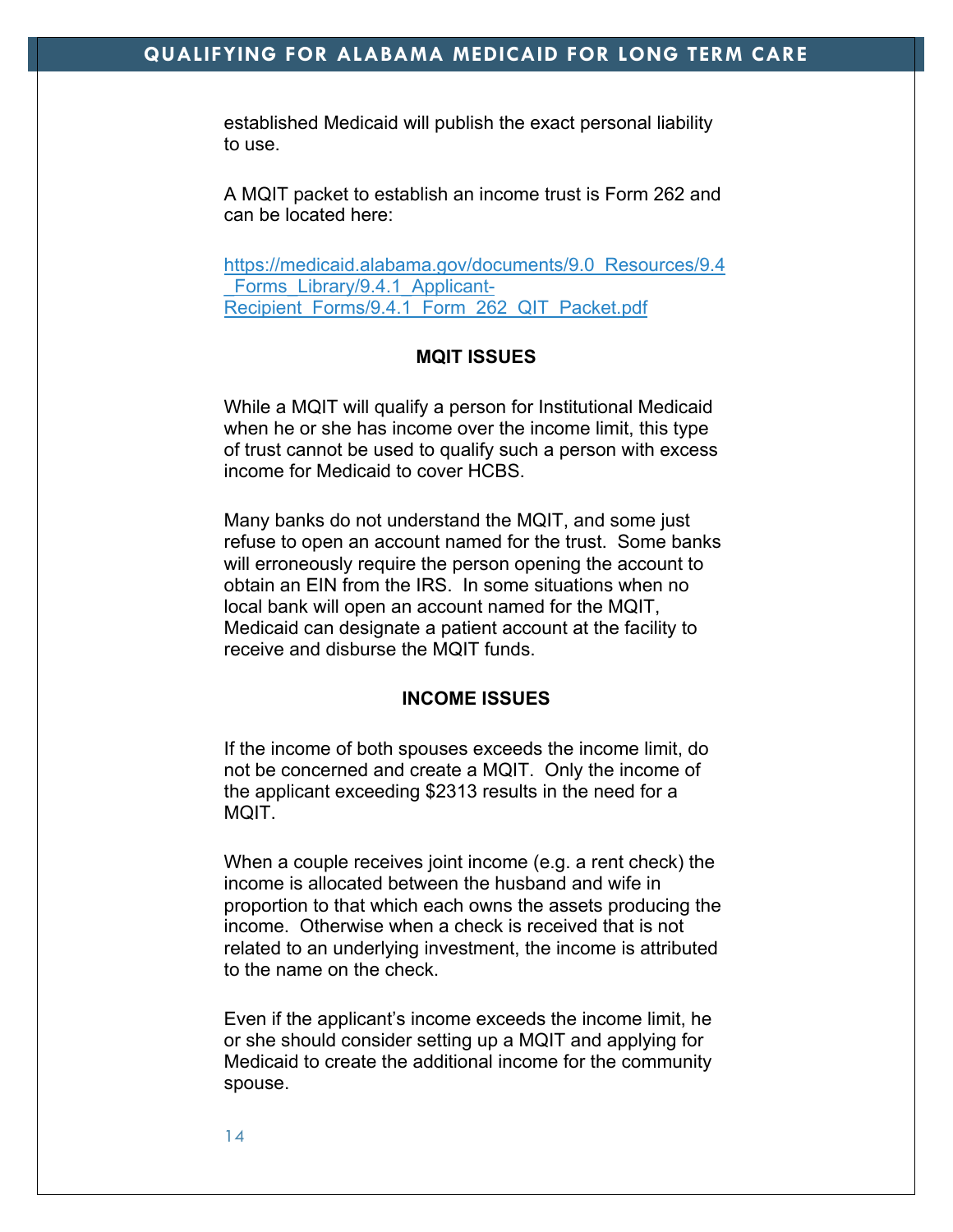Example: A man enters the nursing home with a charge of \$6500 per month. His income is \$7000 per month. His wife remains at home with \$1000 income. He should establish a MQIT so that he can qualify for Medicaid and route \$1558 of his income to his wife to bring her income up to \$2058. If he does not, then each month he will pay his bill for \$6500 leaving only \$500 for his wife to use and bringing her income up to only \$1500.

Medicaid will not permit an applicant to refuse or decline income. Refusal of income or resources is treated as giving that income or asset away. However, the cost-of-living adjustment for the Alabama Teachers or State Employees Retirement Pension Plan is an exception to that rule. A person can refuse the cost-of-living increase if such increase negatively impacts Medicaid eligibility.

## **RESOURCE ELIGIBILITY**

An inventory of all assets owned is compiled when a Medicaid application is being filed.

The resource limit is \$2000. That means that a person can only have \$2000 worth of "countable" assets; recognize that there are some types of property that do not count at all. Excluded resources will be discussed below.

A single person can clearly establish eligibility when resources reach \$2000. It is, however, a little harder to establish financial eligibility in the case of a married person.

In order to determine how much a community spouse gets to preserve for himself or herself, a married person applying for Medicaid must provide an inventory of property/assets the couple jointly and individually owned on the "snapshot" date (defined as when the person entered long-term care, which might be when he or she entered a hospital from which a placement was made to a nursing home). From the resources that existed on the snapshot date, the home is protected for the spouse who will continues to live there (referred to as the community spouse). Besides the home, the community spouse is allowed to keep the first \$25,284. If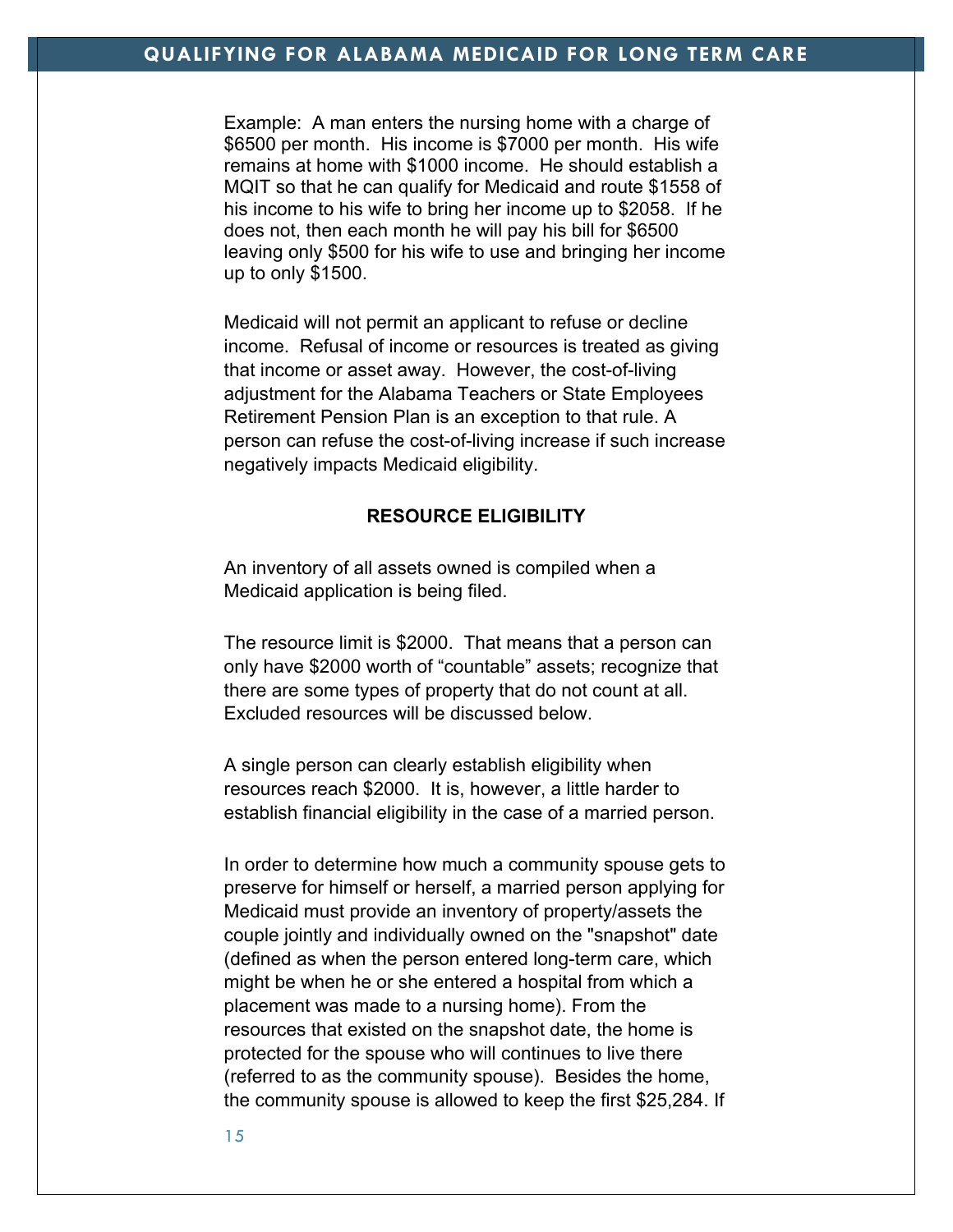joint assets exceed \$50,000, the community spouse can keep one-half up to a limit of \$126,420. This is called the Spousal Impoverishment Protected Resource Amount.

After reserving what can be set aside for the spouse, all remaining funds over \$2000 must be spent down by the applicant.

Example One: A couple has \$20,000 in countable assets. The community spouse keeps it all because it is below \$25,284, and the applicant spouse qualifies for Medicaid.

Example Two: A couple has \$40,000 in countable assets. One-half is \$20,000, but the spouse keeps the first \$25,284. The applicant must spend down the rest except for \$2000  $($40,000 - $25,284 = $14,716 - $2000 = $12,716)$  before qualifying for Medicaid.

Example Three: A couple has \$60,000 in countable assets. The community spouse keeps one-half, \$30,000. The applicant must spend down the rest except for \$2000  $($60,000 - $30,000 = $30,000 - $2000 = $28,000)$  before qualifying for Medicaid.

Example Four: A couple has \$300,000 in countable assets. One-half is \$150,000, so the cap of \$126,420 applies, and that amount is retained by the community spouse. The applicant spouse must now spend down \$171,580 (\$300,000  $-126,420 = 173,580 - 2000 = 171,580$  before qualifying for Medicaid.

#### **SPEND DOWN**

Spending down excess resources can be done by a number of methods, but some of these methods should be employed prior to placement in long-term care (when the snapshot happens) so that the amount for spend down is lower. This might include payment of debt to leave the spouse in a better financial situation. For instance, paying off the home will convert countable resources into excluded resources and ease the community spouse's monthly expenses.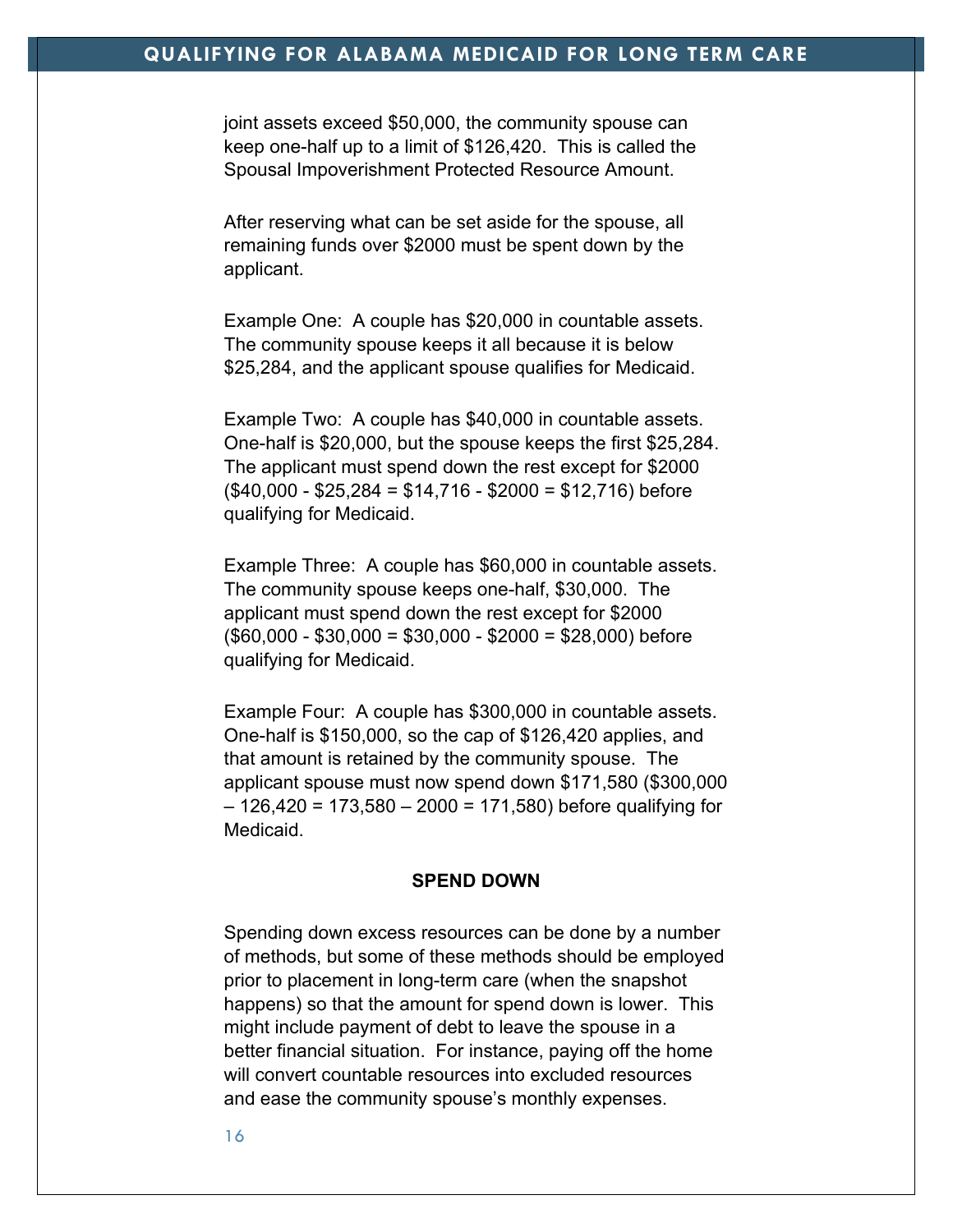Another example might be pre-payment of funeral expenses. During spend down the applicant must spend the resources allocated to him or her as well as his or her income (less the personal needs allowance).

Another way to accomplish spend down without incurring a transfer penalty is to establish a special needs trust. Instead of spending all of the excess resources on the cost of nursing home care, the required spend-down funds can be placed into a pooled special needs trust, such as The Alabama Family Trust, and the elderly person can begin receiving Medicaid benefits if otherwise eligible. Money in the trust can be used to provide things such as diapers, pajamas, clothes, a private room, or sitters in the nursing home. Meanwhile, Medicaid begins paying for the monthly room and board at the facility. See more information concerning this trust at

https://janneallaw.com/2019/09/18/save-your-money-with-amedicaid-spend-down-special-needs-trust/.

There are different types of special needs trusts, but the type permitted in Alabama for disabled persons over 65 are pooled trusts that require that money left in the trust at the death of the nursing home resident be used first to reimburse Medicaid for the cost of care for which the agency paid.

#### **RESOURCES**

Resources include cash, mortgages, cash surrender value of life insurance when the face value exceeds \$5000, stocks and bonds, mutual funds, promissory notes, real estate, checking and savings, certificates of deposit, etc. In other words, resources are just about everything the applicant and/or his or her spouse has accumulated during life.

#### **EXCLUDED PROPERTY**

All property counts unless it is specifically excluded. Some excluded resources include the following: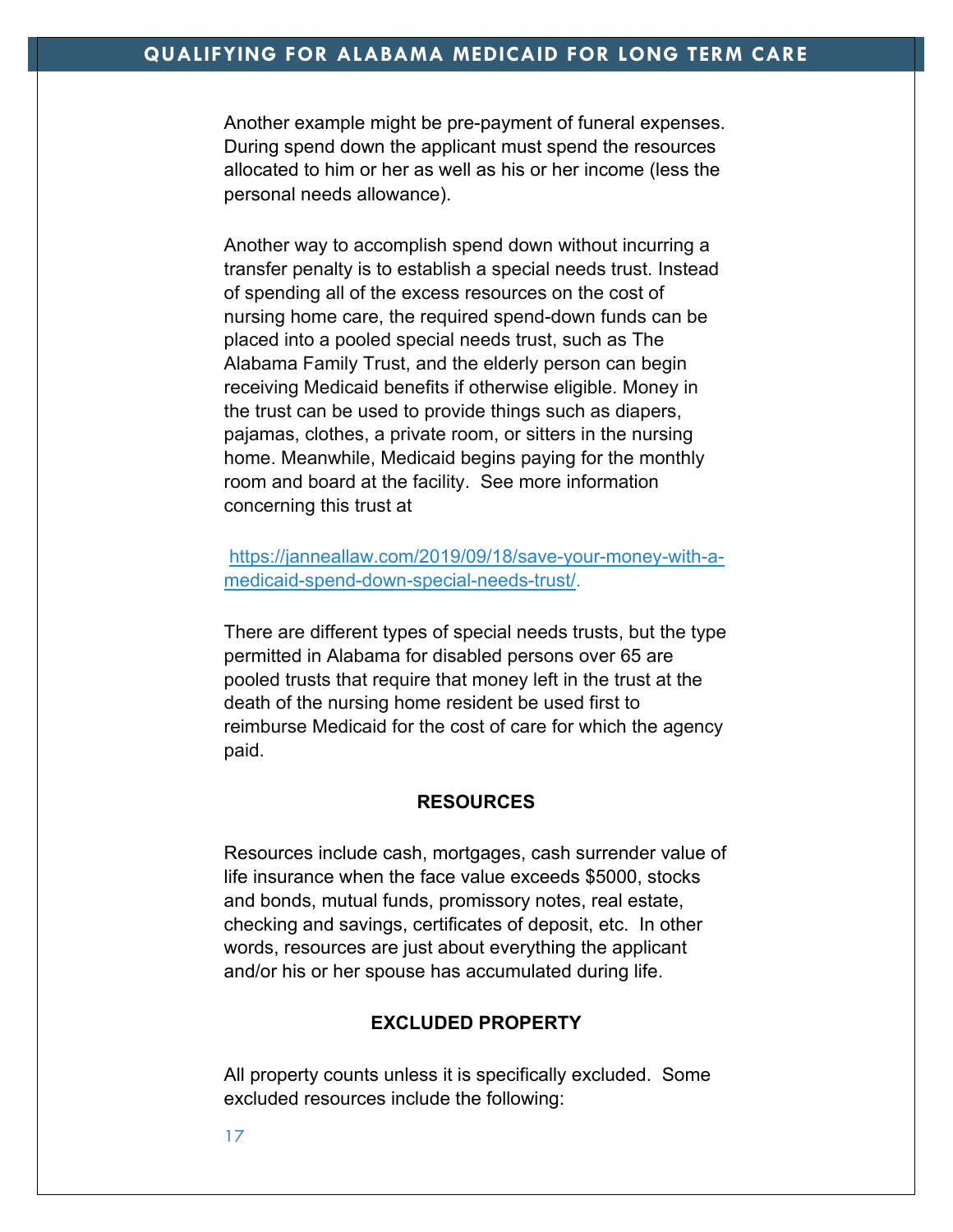- Household goods and personal effects
- One automobile
- Insurance, cash or prepaid burial contracts up to \$5000 in value (this value further excludes the value of the space items such as the plot, marker, casket, vault, opening and closing the grave [see more information below])
- The home for the community spouse as long as he or she lives there (no lien can be taken)
- The home if a dependent relative other than a child under 21, blind or disabled lives there (a lien may be taken)
- The home if a dependent child who is under 21, blind or disabled lives there (no lien may be taken *and the property may be transferred without penalty*)
- The home if a sibling with an equity interest lives there and was lawfully residing in the home for at least one year immediately prior to the applicant being admitted to the medical institution (no lien may be taken *and property may be transferred without penalty*)
- The home if the applicant has a reasonable intent to return home (a lien may be taken but dissolves if the patient actually does return home)
- Real property where a joint owner lives for whom sale of the property would cause a loss of housing (a lien may be taken)
- Up to \$6000 equity value in income producing property (remaining equity is a countable resource)
- Life estates
- Real property the applicant is making a bona fide effort to sell (a lien will be taken)
- Property held in a special needs trust meeting highly specific federal legal requirements;
- Term life insurance with no cash surrender value;
- \$5000 titled for burial or designated in a Statement of Claimant or Other Person form
- Prepaid burial funds worth \$5000 (in calculating the amount invested, do not count the space items such as plot, marker, casket, vault, opening and closing the grave which are completely excluded as a resource);
- Cash surrender value life and burial Insurance policies that have a combined face value of \$5000 or less (the face value is a countable resource but may be excluded when designed for burial)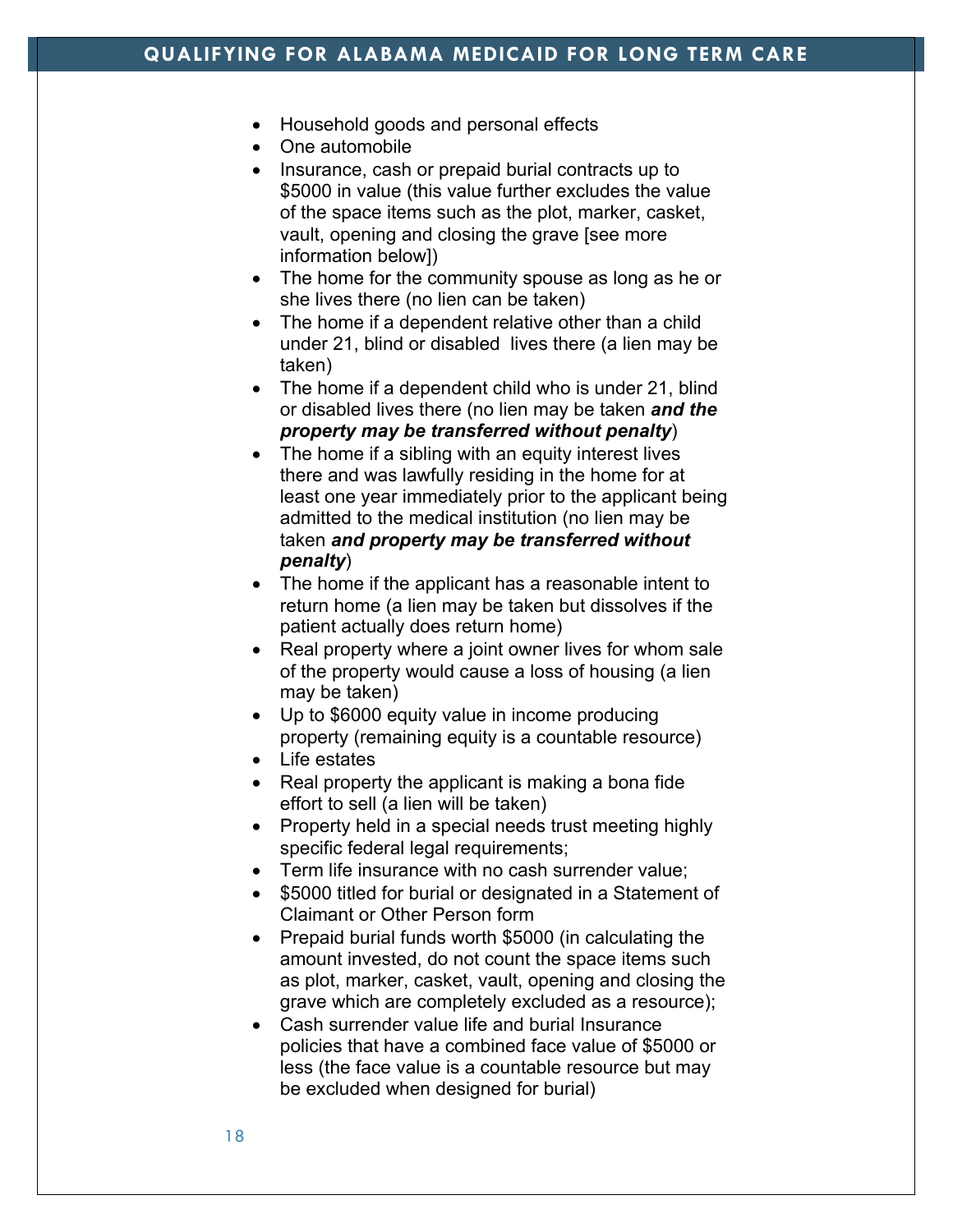- Cash surrender value life and burial insurance policies that have a combined face value exceeding \$5000 where up to \$5000 is designated for burial (the amount not designated for burial is treated as a countable resource)
- Proceeds paid by a long-term care Partnership Policy (for each dollar of benefits paid one dollar of assets is not counted toward the eligibility limit). For more about what qualifies as a Partnership Policy see

## https://www.aldoi.gov/Consumers/LongTermPartners hip.aspx

It is important to recognize that all exclusion categories have highly specific requirements to qualify for the exclusion. It is wise to obtain legal advice before transferring property to be sure that no penalty will occur as a result.

# **VALUING RESOURCES**

Joint Bank Accounts: When a bank account is jointly titled, Medicaid will count the full amount as property of the applicant unless a joint owner, such as a child, can track his or her contributions to the account.

Real Property: Real property is valued by Medicaid as the value of the tax assessor's appraised value, less any indebtedness on property. If the property cannot be sold for an amount equal to that value, the property value can either be reassessed by the county or, if the appraised value is over one year old, a commercial appraisal can be used to establish value.

Annuities: If the annuity can be sold, revoked, surrendered or cashed in, it is a countable resource.

Promissory notes and mortgages: If it can be sold, a promissory note or mortgage is a resource. If it cannot be sold, proceeds from the instrument are income. Statements from financial institutions may be required concerning the value of the instrument.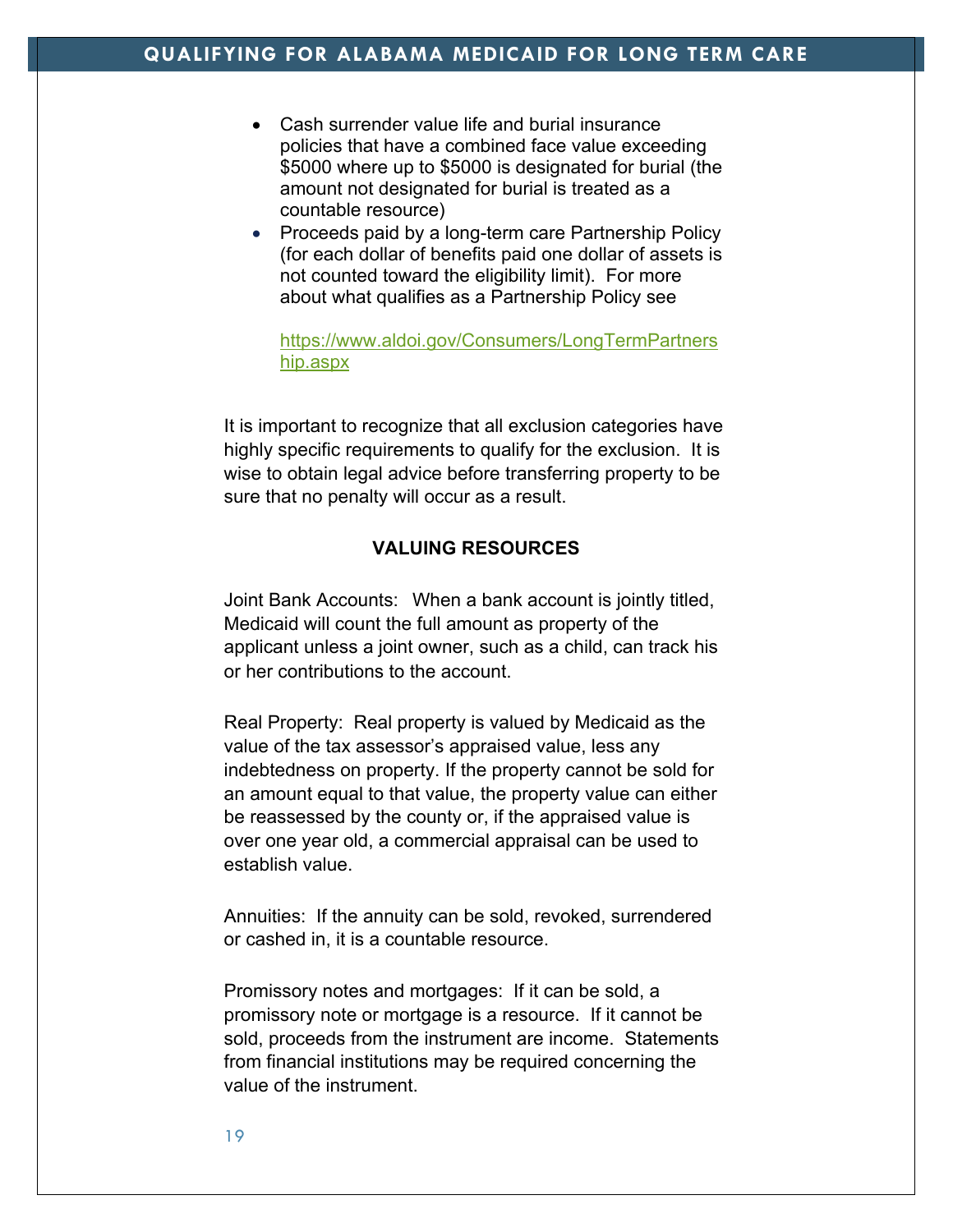Mineral and timber rights: If a person owns a life estate, he normally does not own mineral and timber rights unless the deed or will by which the life estate was acquired specifically states that the life tenant is entitled to the mineral and timber rights. For ownership more than a life estate, Medicaid will assign a value to mineral rights equal to the income from those rights for the past four years. Timber rights will generally require a private appraisal.

Trusts: Other than a special needs trust, a trust is a resource to the extent that the applicant (or spouse) has the legal right to compel distributions from the trust, is entitled to distributions payable directly to him or her from the trust, has the right to direct the use of the funds or has the right to revoke the trust. If a Medicaid Applicant and/or spouse establish a revocable (living) trust, where the Medicaid Applicant and/or spouse have unrestricted access to the corpus of the trust, then the corpus is a countable resource to the Applicant. Note that generally proceeds in an irrevocable trust created outside five years that allows the donor to be paid only income from the trust will not be considered resources for Medicaid purposes.

Stocks and bonds: Stocks and bonds count as resources. Government bonds can be valued at www.savingsbonds.gov/.

Retirement accounts: Even if liquidating causes tax liability, retirement accounts count as resources to the extent that funds can be accessed.

Mobile Home: When a mobile home is located on the applicant's land, its value is considered part of the real property, but if the mobile home is located on the land of someone other than the applicant, it is valued as personal property. No matter where it is located, if the mobile home is the home of the applicant, it is subject to the same exclusions as the principal residence discussed above, but Medicaid will not take a lien on the mobile home. Failing any way to exlude the mobile home, Medicaid counts the equity value in the property as a resource.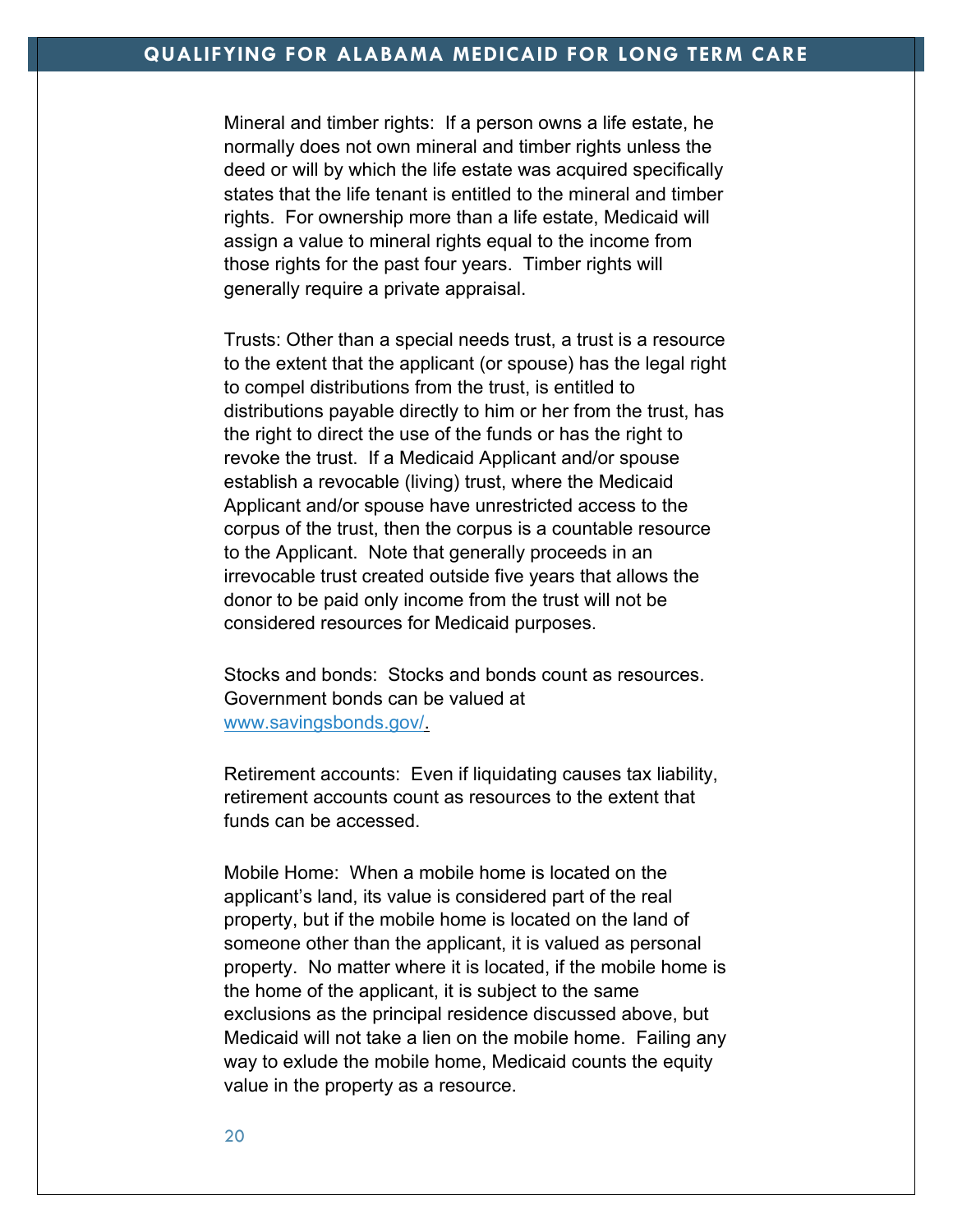Burial Funds: Money invested in burial arrangements are considered a resource. Medicaid will allow a recipient and his or her spouse to each have \$5000 set aside for burial and exclude those funds from countable resources at the time of application. That is a simple enough rule, but calculating how the burial exclusion works, is a little more difficult. Different options include the following

- Some people plan to use term life insurance for burial, and this is fine. Term insurance has no cash surrender value, so it is completely excluded as a resource for Medicaid purposes.
- Some people have pre-paid burial/cremation contracts. Prepaid burial funds worth \$5000 are fine (in calculating the amount invested, do not count the space items that include the plot, marker, casket, vault, opening and closing the grave because these line items are completely excluded as a resource);
- The \$5000 burial exclusion can be established by titling a financial account for burial or by a designating funds in a Statement of Claimant or Other Person form as part of the Medicaid application.
- When life and burial Insurance policies (that do have a cash value) are used as the burial exclusion, and the combined *face* values are \$5000 or less, the face value is a countable resource and may be excluded when designed for burial;
- When life and burial insurance policies (that do have a cash value) are used as the burial exclusion, and the combined *face* values exceeds \$5000, the combined cash surrender value is a countable resource and up to \$5000 worth may be excluded when designated for burial (amount not designated for burial is a countable resource);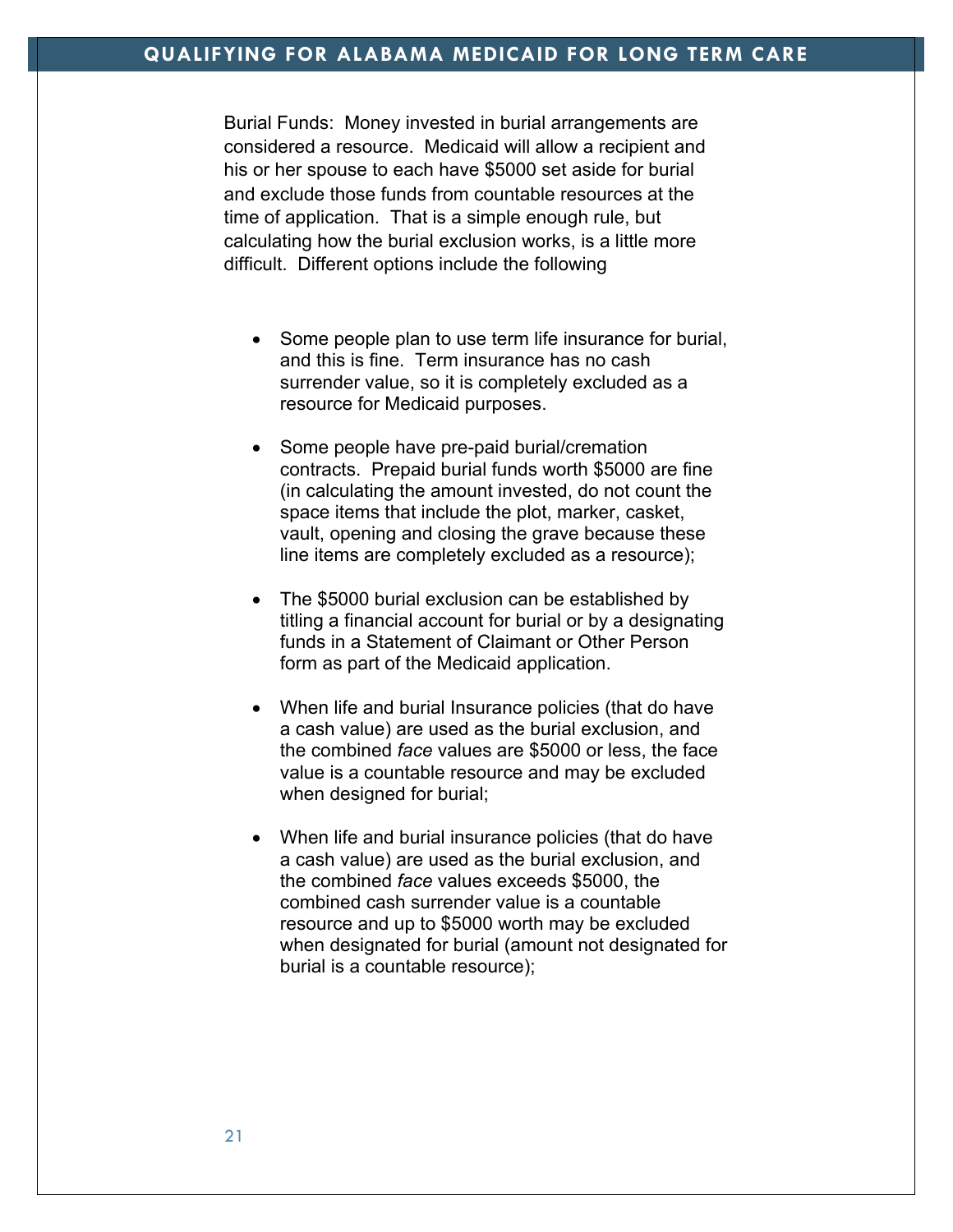## **GIFTING AND TRANSFER PENALTIES**

Medicaid looks back at all financial transactions that occurred five years prior to application. If assets were given away during that five year period Medicaid will deny coverage at the rate of one month for every \$6200 transferred. This is why early financial planning for long-term care is so critical. There are multiple strategies to reduce countable assets, but some of those strategies, including irrevocable income only trusts or a life estate deed require a five year leeway before long-term care will be needed.

Example: A second home valued at \$175,000 is transferred to a child in January 2017. The parent applies for Medicaid in July 2019. A penalty of 28.22 months  $(175,000 \div 6200)$ would be imposed. That penalty would not begin to run until the parent is in the nursing home and has used all his resources and, but for the transfer, would be eligible for Medicaid. That means someone will have to privately paying for care for over two years during the time the penalty runs.

Gifting is not just giving away property. It is any transfer of an asset for less that the value assigned by Medicaid. An example might be selling a home for less than the tax assessor's appraised value. Often people trying to sell property will reduce the price to unload the property, and this is fine unless the owner is, or may become, a Medicaid applicant within five years A better plan is to have the property reassessed or to obtain a commercial appraisal if the appraised value is over one year old. A house sold for \$35,000 when the tax assessors appraised value is \$52,000 will be a \$14,000 uncompensated transfer and result in a 2.26 month penalty.

When transfers have been made within five years, it is important to use caution in making the Medicaid application since the application may be filed too soon, causing a penalty to be assessed.

Example: A person gives away \$250,000 on January 28, 2015. He is admitted to a nursing home in September 2019,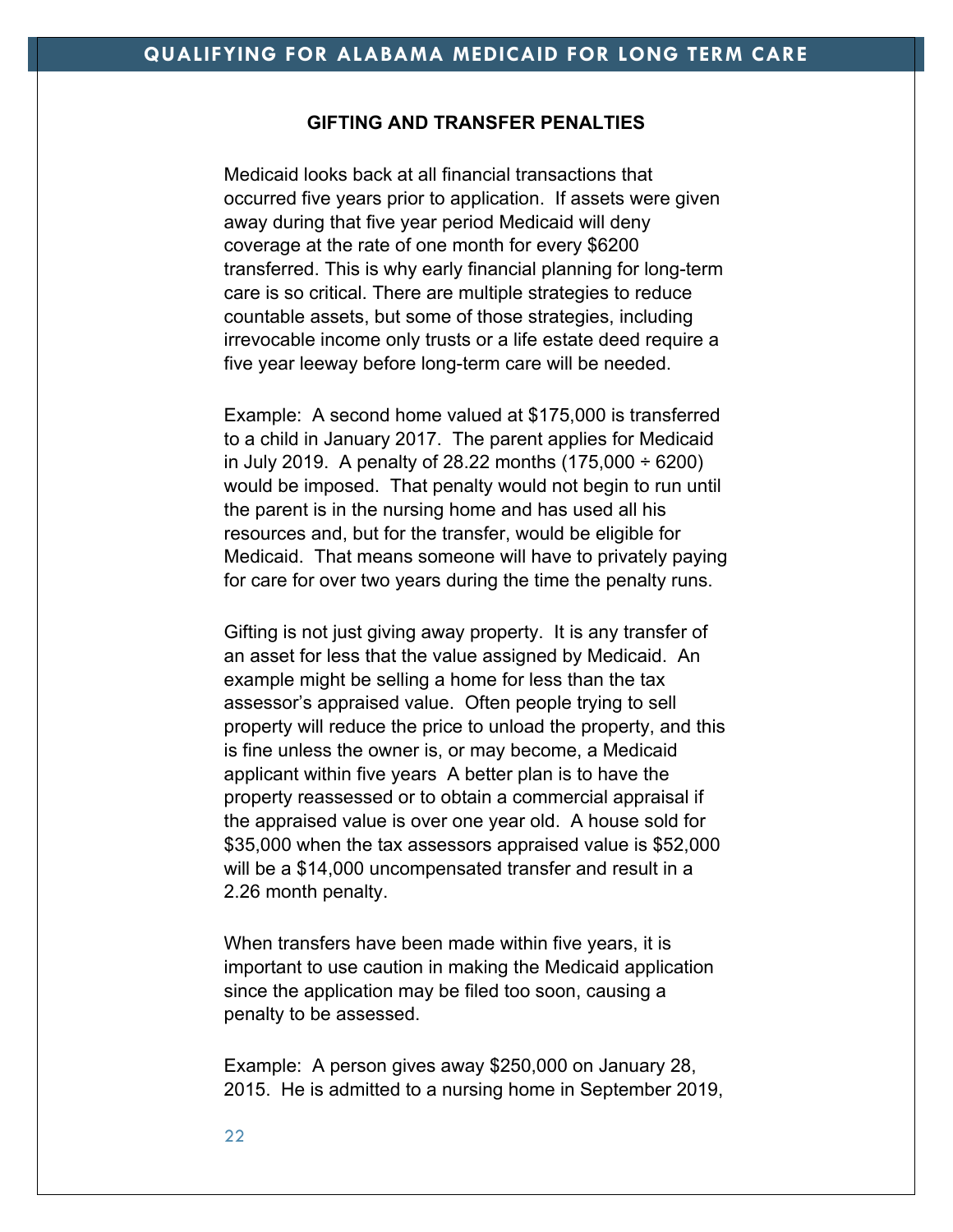# **QUALIFYING FOR ALABAMA MEDICAID FOR LONG TERM CARE**

and the facility pressures the family to make application for Medicaid. The application is filed in October 2019. A 40.32 month penalty is triggered based on the gift made within five years (\$250,000  $\div$  \$6,200 = 40.32). The applicant will not be eligible for Medicaid until 2023. Had the application been made in February 2020 he would have been awarded Medicaid with no penalty because he would have been outside the five year look back.

A transfer penalty can be assessed when a family member is paid for caregiving services without a caregiver contract being put in place.

The Medicaid Administrative Code states:

"If a case has sitter service issues, the applicant must be able to document all the following information to avoid a transfer penalty:

> 1) If there is a written personal service agreement, the type, frequency, and duration of the services being provided must be described as well as the amount of consideration to be paid for the services. If the case has no personal care agreement in place and the applicant is claiming payments were made for sitter services, the applicant/sponsor must explain on the Agency Statement of Claimant form the type, frequency, and duration of services provided as well as the manner of payment and the amount of payments made to the sitter(s).

> 2) Documentation must establish that the applicant needed the assistance of sitter services. Such documentation can be provided by the applicant/sponsor explaining on the Agency Statement of Claimant form why the applicant needed the sitter services, or a statement from the applicant's doctor regarding the health condition of the applicant can be provided. However, a doctor's statement is not a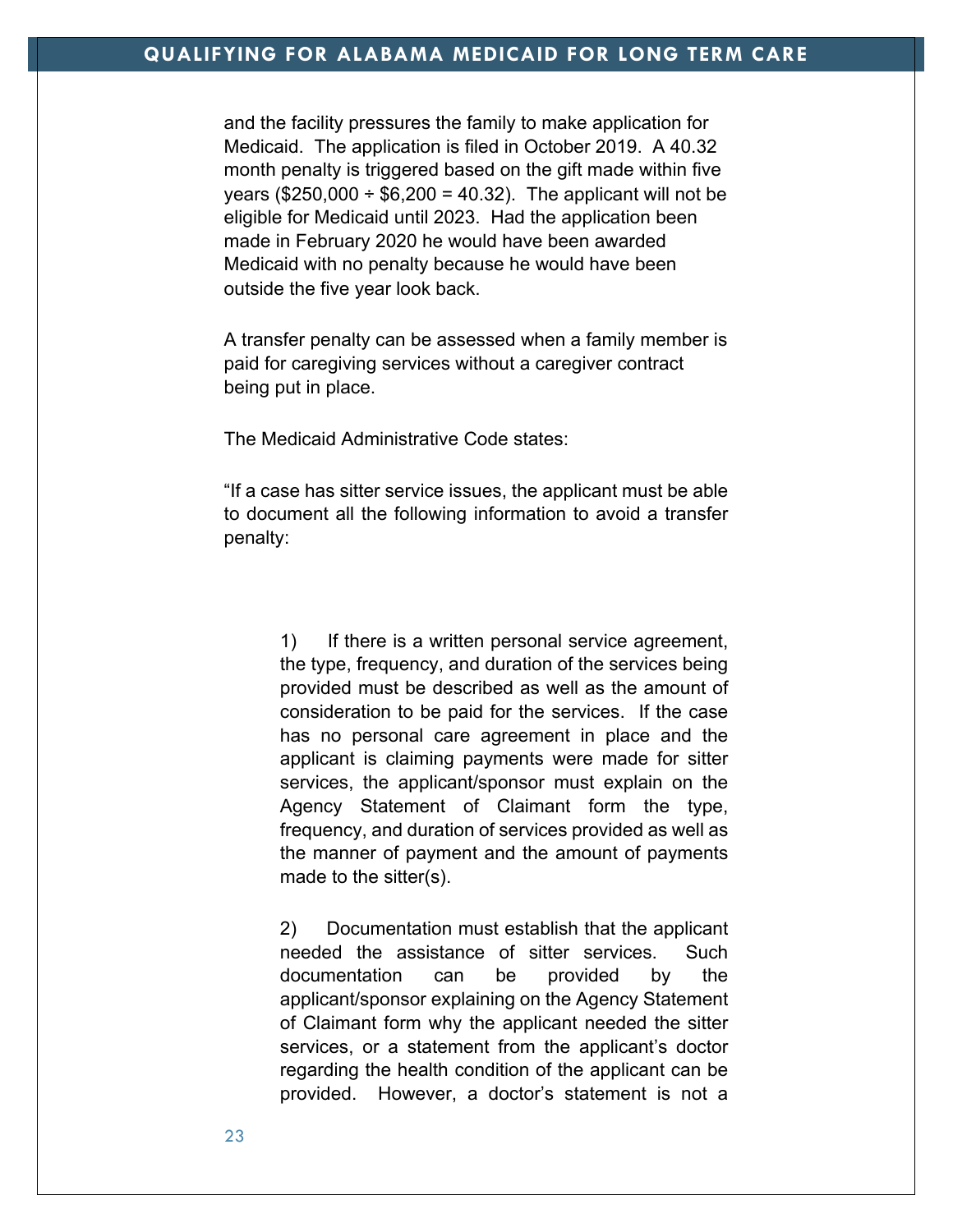requirement. Also, the level of assistance needed does not have to meet the nursing facility level of care.

3) Sitter services must be received by the applicant at or after the time of payment for the services. "At the time of service" includes payments made within a reasonable or generally accepted time frame after receipt of the services. For example, payments made on a weekly or monthly basis immediately after receipt of the services meet this requirement. Otherwise, sitter services received prior to the payment for such services are considered past consideration and a transfer unless there is a valid personal service agreement in place prior to the services being rendered. Therefore, past consideration will only be allowed in a case that has a personal service agreement in place prior to the services being rendered that meets all the requirements for a valid personal service agreement. If the case has no personal service agreement and past consideration has been received in exchange for the sitter services, then a penalty shall be imposed.

4) The amount of consideration received cannot exceed the fair market value for the rendered service. The rates for these services must be reasonable and shown to be comparable to the usual and customary rates in the local area. The applicant is responsible for establishing that rates are reasonable.

5) Documentation must establish that sitter services were actually provided. Examples of documentation are time sheets and attendance logs, statements from the sponsor and sitter(s) (preferably on the Agency Statement of Claimant form), and copies of checks and any other documentation showing that sitter services were provided. You should always require a statement from the sponsor and the sitter(s) stating that the sitter actually provided the care and explaining the circumstances surrounding the care. If the applicant/sponsor cannot obtain a statement from a sitter(s) then a reasonable explanation must be given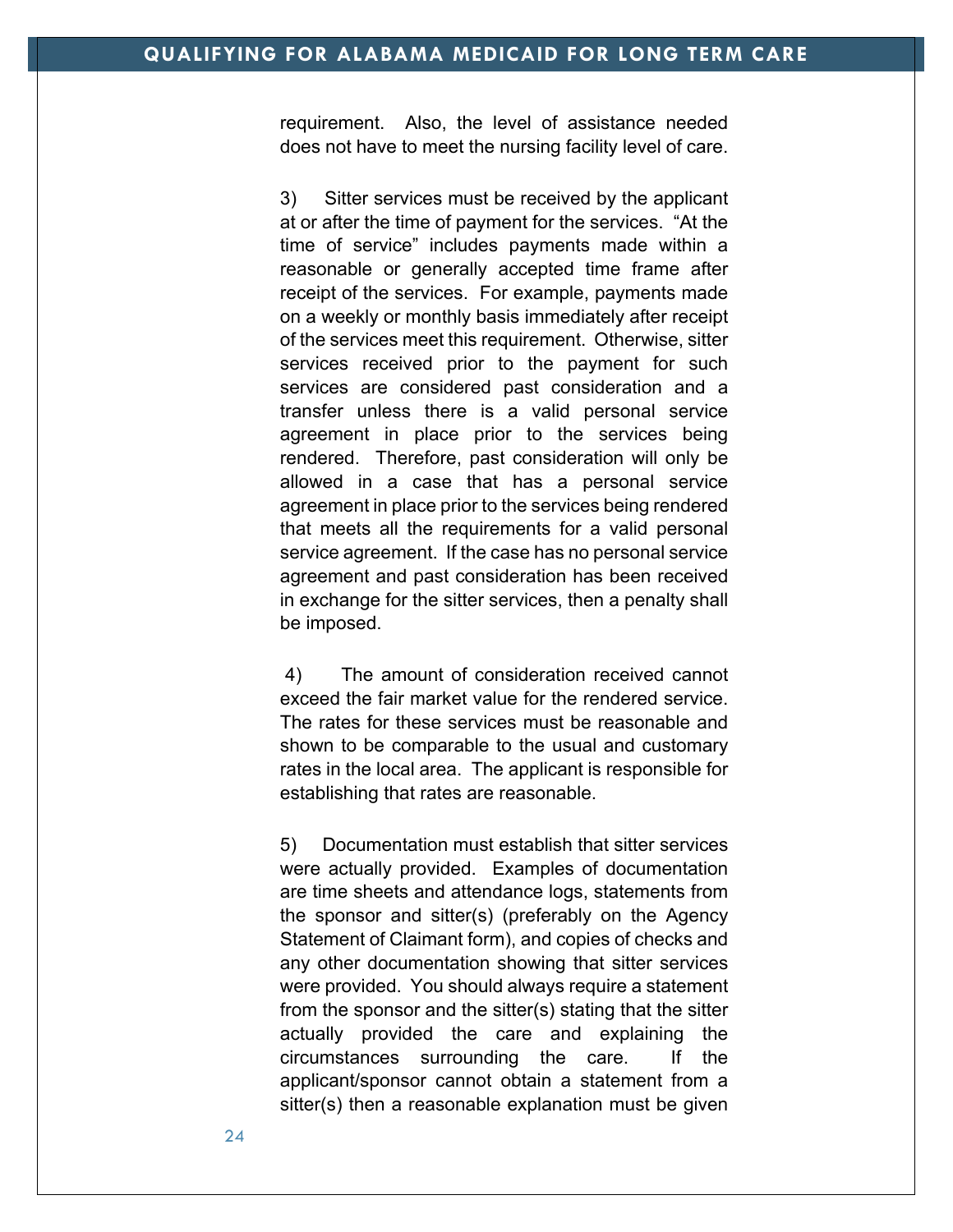as to why the statement could not be obtained. Examples of a reasonable explanation are that the sitter has moved and cannot be located, the sitter is deceased, or that the sitter refuses to provide the statement. If any of these reasons are given, then the applicant/sponsor must provide another statement on the Agency Statement of Claimant form explaining the reason the sitter(s) statement could not be obtained.

6) If a family member was reimbursed for sitter services to the applicant while the applicant was residing in a nursing facility or hospital then a transfer for Medicaid eligibility purposes is presumed and a penalty shall be imposed. If a non-family member was reimbursed for sitter services to the applicant while the applicant was residing in a nursing facility or hospital and sufficient documentation has been furnished establishing that the services were actually needed and provided, and that the services were provided for fair market value, then no transfer penalty shall be imposed.

## **PERMISSIBLE TRANSFERS**

Permissible transfers are those allowed by law resulting in no penalty being imposed. As previously listed with excluded resources, while some property can be excluded and a lien taken, some property can actually be transferred without creating a penalty. This would include:

- Home when a child under 21, blind or disabled lives there
- Home when a sibling with an equity interest was residing there for at least one year prior to the institutionalization
- Home when a son or daughter of such claimant who was residing in the applicant's home for a period of at least two years immediately before the date of applicant's admission to the medical institution or nursing facility, and who provided care to such claimant which permitted the applicant to reside at home rather than in an institution or facility